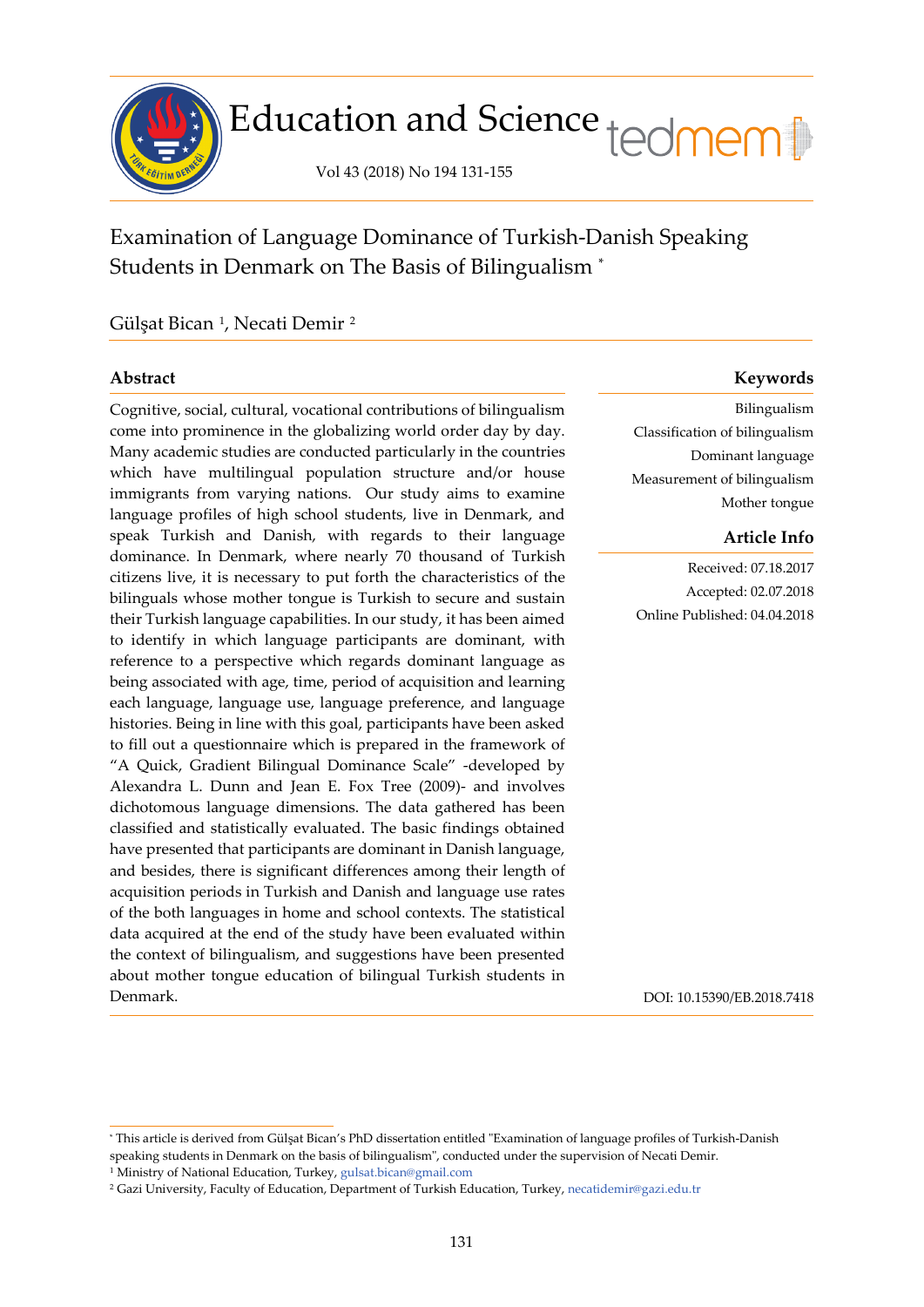### **Introduction**

In a globalizing world, changes in various fields and international migration take place owing to social, cultural, political, and economic developments. The most obvious impact of immigration on societies is that one's mother tongue and cultural values undergo changes in the social setting in which he/she lives. This situation affects the current structure of countries and sets the ground for multilingual and multicultural settings. People who immigrate for various reasons get to know new languages and cultures in the countries they move to. Thus, they try to adapt their behaviors and languages to new environments. The economic crisis faced by Turkey in the 1960s forced people who were in search and need of a job and source of income to immigrate to European countries, especially to those in need of labor force. As a result of immigration, crowded groups of Turkish people settled in various European countries. Having adapted to languages and cultures of the countries they migrated to and survived past the third generation, Turks try to sustain their relations with those countries as well as Turkey at the present time. Today in Denmark, there are 62.097 Turkish citizens according to 2013-2014 census data. [1](#page-1-0)7.815 of the citizens receive official education in schools of varying levels.<sup>1</sup>

#### *Historical Relations*

The very early relations of Denmark with Turks began in the era of Suleiman the Magnificent (1520-1566). In 1555, Danish painter Melchior Lorck (1527-1583) came to Istanbul and he produced two portraits, one being a bust portrait and the other a full-length portrait, of Suleiman the Magnificent. (Kozanoğlu, 2006, p. 17). The commercial relations between Turkey and Denmark began in the second half of the 18th century. Denmark, together with the Treaty of Friendship, Commerce and Navigation, the first treaty to be signed between the two countries on October 14, 1756, increasingly improved her commercial and diplomatic relations with the Ottoman Empire (Temel, 2007, p. 118). The relations between the two countries continued thanks to bilateral agreements and were reinforced with the Treaty of Amity signed on April 6, 1926 between the two countries. Afterward, joint activities on numerous fields from education to trade, industry, and transportation, were conducted and relevant treaties were signed. Danish engineers were assigned to work in the railroad construction which was the primary policy of the first ten years of our republic. In 1927, Kampsax, a Danish engineering firm, was commissioned by the Ministry of Public Works, and Danish engineers assumed responsibility for planning and control of Ereğli port facilities and the 1000 km railroad line between Irmak-Filyos and Fevzipaşa-Diyarbakır. In 1951, they also worked on the modernization and expansion projects of ports in Samsun, İzmir, İskenderun, Haydarpaşa, and Salıpazarı (Boisen, 1962, p. 7). As it is seen, the origins of our relations date back to more than five hundred years.

Turkish labor migration to Denmark came into prominence in the mid-1960s and in the following five to ten years the number of people migrating to Denmark reached approximately above ten thousand. Although there is no signed bilateral labor migration agreement between Denmark and Turkey, Turkish laborers have tried to settle and survive in Denmark by means networks of previous migrants. Upon their migration, Turkish immigrants have begun to learn Danish, the official language of Denmark, and use it in their daily lives.

#### *Globalization and Bilingualism*

í

People who regularly use one or more foreign languages in daily life for different reasons are referred to as being bilingual (Grosjean, 2010). Coupled with developments in today's world, bilingualism is a phenomenon which is spreading quickly. According to the 2003 data from The United Nations Educational, Scientific and Cultural Organization (UNESCO, 2003), more than 20 countries in the world have more than one official language. More than one language are spoken in almost every country around the world, thereby bilinguals are frequently come across in various countries.

The phenomenon of bilingualism, which affects a significant part of the world's population, has a distinctive, changeable, diversified, and interdisciplinary structure. The fact that the special structure of bilingualism is not taken into consideration has caused a lot of problems. The words "bilingual" and

<span id="page-1-0"></span><sup>1</sup> The data has been supported by the Turkish Embassy in Copenhagen, Consultancy Department for Education in 2016.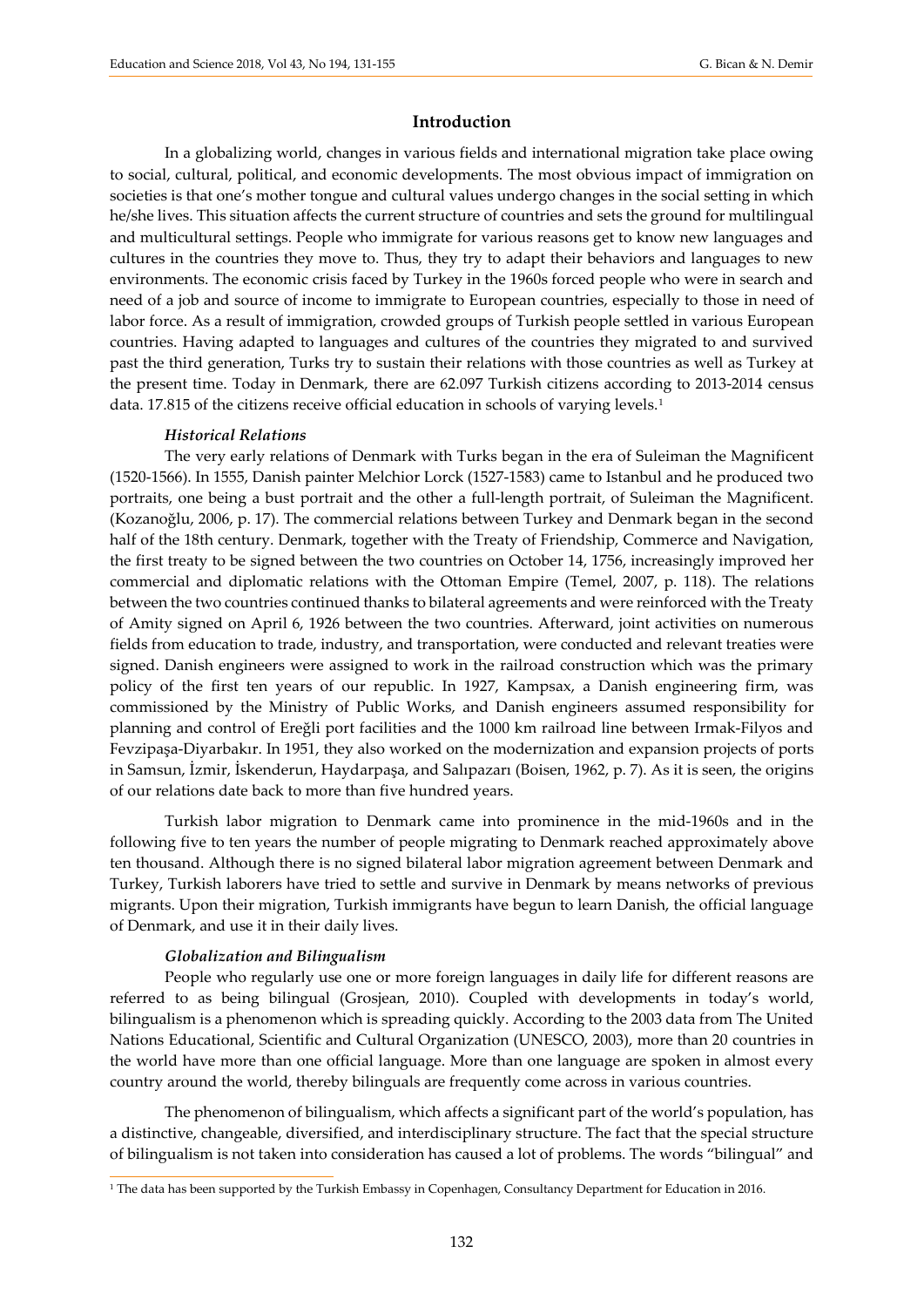"bilingualism" have many different meanings depending on the context they are used in. They can include the knowledge and use of two or more languages, the presentation of information in two languages, the need for two languages, the recognition of two or more languages, and so on (Grosjean & Li, 2013). That bilingualism has many different meanings in the context it is used has brought new perspectives and criteria to the field aiming at defining this phenomenon and classifying bilinguals. Therefore, basic concepts related to bilingualism and their definitions vary greatly in the international literature. Who can be considered as bilingual is still a matter discussed by theorists on the basis of their perspectives and criteria.

Bilingualism is a phenomenon which is considered and discussed both in individual and social contexts. From individual and social viewpoints, there are differences between the use of two languages. Researchers use the individual and social level as a base in the studies aiming at defining and classifying bilinguals. Examining bilingualism at the individual and social level has a key role in determining the types of bilingualism. Aspects such as level of acquisition, context, age, and social orientation have distinctive features in determining the types of bilinguals. There are other factors affecting the bilingual experience and to be taken into account when classifying the types of bilinguals: social attitude, democratic factors, and cognitive structuring. The variety of bilingual experience has made the defining and classifying of bilinguals disputable. However, that bilingualism is separated into two as individual and social bilingualism at the first stage is a generally accepted division in the related literature.

#### *Individual Bilingualism*

Individual bilingualism, in its most general sense, a speaker's knowledge of more than one language, involves processes and experiences related to language use and acquisition. According to Hamers and Blanc, the term refers to the psychological state of a person who has access to more than one linguistic code as a means of social communication. According to the mentioned linguists, individual bilingualism refers to the state of mind of a person who can use his proficiency in languages in accordance with communication purposes. Since the foundation of bilingual studies, the concept has been defined in various ways with regard to various approaches.

The most recent approach to define the mentioned concept regarding all studies in the field is the holistic approach. In the framework of the holistic view, proposed by Grosjean and adopted by most of today's researchers, the definition of individual bilinguals and bilingualism has been worded as follows: "Bilingualism is the regular use of two or more languages (or dialects), and bilinguals are those people who use two or more languages (or dialects) in their everyday lives" (2008, p. 10). In Grosjean's definition, regular use of language in everyday life is attached great prominence.

In the research, the framework of bilingualism has been determined in line with Grosjean's approach and the term has been used to refer to bilinguals. Descriptors of bilingualism have been categorized based on levels of linguistic competence levels of individual bilingualism, context of second language acquisition, age of acquisition or learning each language, and social environment as follows.[2](#page-2-0)

#### *Categories of Bilingualism based on Levels of Linguistic Proficiency*

One of the most common criteria of classifying bilinguals is assessing the linguistic proficiency of bilinguals. The types of bilingualism have been sorted by language competence levels in the following subsections.

#### *Balanced Bilingualism*

j

The state in which individuals have equal and high proficiency in both or all their languages is described as balanced bilingualism. Those people who are fully competent in two or more languages they speak efficiently and fluently in everyday life are referred to as balanced bilinguals.

<span id="page-2-0"></span><sup>2</sup> The section looking at the classification of bilinguals in the research has been prepared in the framework of 'Bilingualism: An Advanced Resource Book' by Chin and Wigglesworth (2007) and considering the main headings in the book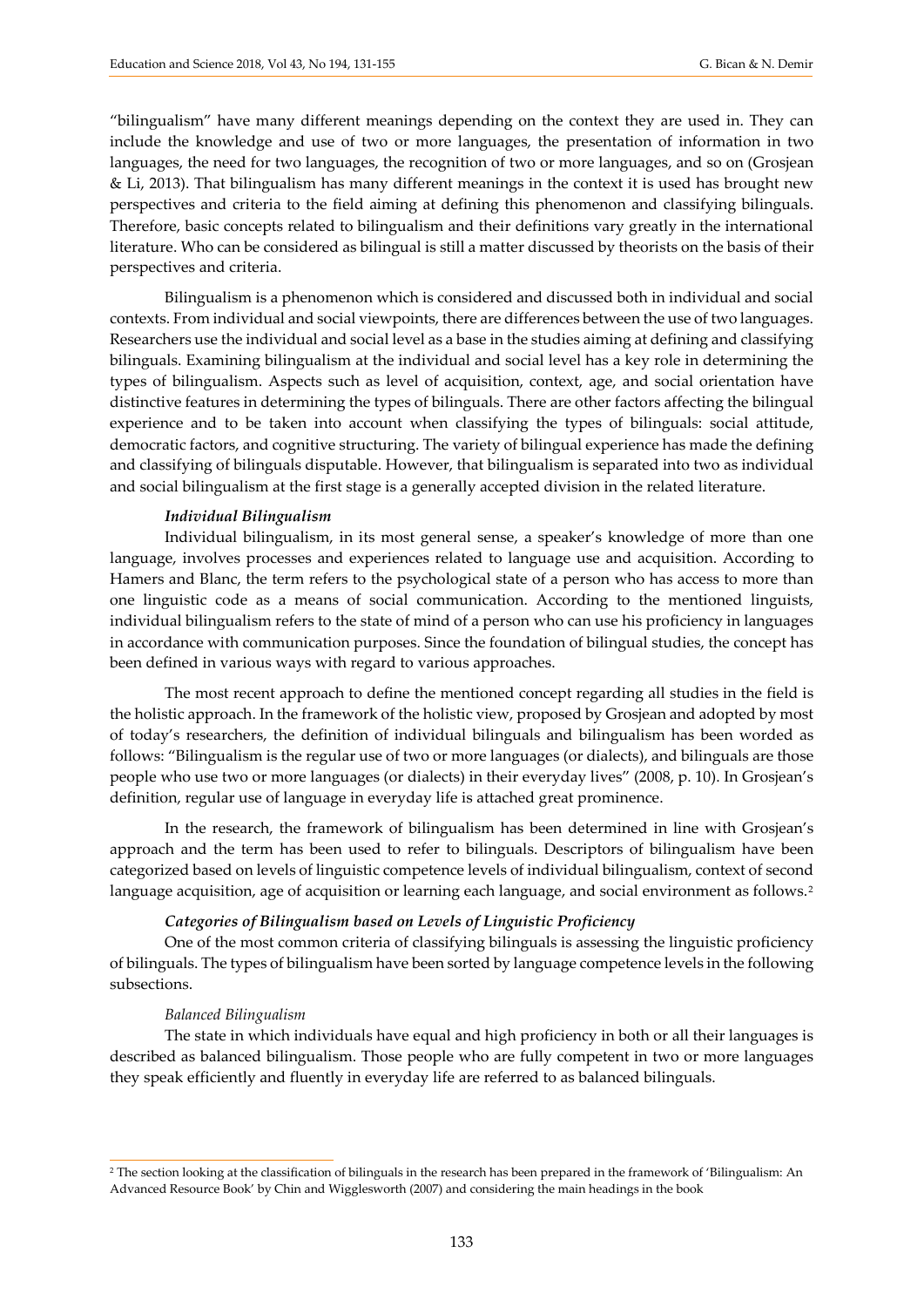#### *Dominant Bilingualism*

The word "dominant" means most powerful and influential. There are two principal uses of this term in social and individual environments. As to the first one, a language can be socially or culturally more dominant and therefore, can be most useful in a greater number of social contexts and domains. For example, it may be associated with a numerical majority, a particularly prestigious group, or a politically (therefore, culturally) powerful group (Field, 2011, p. 58). Thus, being dominant may be a feature attributed to a dominant group or elite groups in a community. As to the second, the term can also refer to a psychologically dominant language in the linguistic repertoire of a speaker, the language he/she feels more comfortable using in terms of knowledge (e.g., vocabulary), proficiency (fluency), and confidence (ease of expression). In majority of cases, a bilingual can favour one language over the other. It may be the speaker's native language, or primary in the sense that it is the most frequently used language in the bilingual's linguistic repertoire. It is quite possible to come across examples of such situations in which bilinguals are more dominant in one of their languages. It is common for bilinguals to be dominant in one language or the other language (Baker, 2011, p. 66). To Grosjean, language dominance reflects the complementarity principle, in other words, the fact that bilinguals use their two languages for different purposes (or different domains) in daily life (2008, p. 24). Therefore, the degree of dominance varies by linguistic contexts, linguistic functions, and competence.

#### *Passive or Recessive Bilingualism*

The term passive or recessive bilingualism refers to the situation of bilinguals who are gradually losing competence in one language generally due to disuse of that language. Language shifts from one language to another are observed in some bilingual communities, and bilinguals usually shift away from the home language to the dominant language in the society. In such communities, there are commonly some bilinguals who can only understand, yet cannot speak the other language.

#### *Semilingual or Limited Bilingualism*

It is the state of having a limited level of proficiency in both languages. It is common among children in immigrant families and of immigrant workers. Limited bilingualism can cause lifelong psychological and social problems. It arises from ignoring socioeconomic and socio-political problems.

#### *Categories of Bilingualism based on Context of Bilingual Language Acquisition/Learning*

Children with healthy development can acquire or learn one or more languages subconsciously depending on their environment. The term "acquisition" is referred to as children's process of acquiring language competence without conscious awareness at an early age. Acquisition occurs naturally by means of the inputs children receive during interaction with their environment. Language learning, however, occurs at school through conscious and planned activities (Krashen, 2013, p. 1). To this respect, acquisition and learning refer to different ways of gaining language competence. Since these terms have different meanings, in our study, the term acquisition, has been used to express the process of gaining competence in first language/mother tongue in a natural way.

Although bilinguals share the common experience of using more than one language in their lives, the ways in which they acquire their languages vary. Various factors such as linguistic situations bilinguals encounter, their educational backgrounds, social and cultural domains lead to variations and disparency in their common experiences. Different common experience contexts of second language learning and acquisition are as follows:

'Primary contexts' refer to situations where a child acquires both languages in a naturalistic setting without any structured instruction. The term, also known as 'natural bilingualism', involves the acquisition of languages in the course of daily interaction with native speakers without being instructed. Within the primary contexts, there are two subdivisions:

In a *naturally fused setting*, there is no separation of context for both languages. While a bilingual child may receive input in both languages from each parent, both languages are used by the same speaker.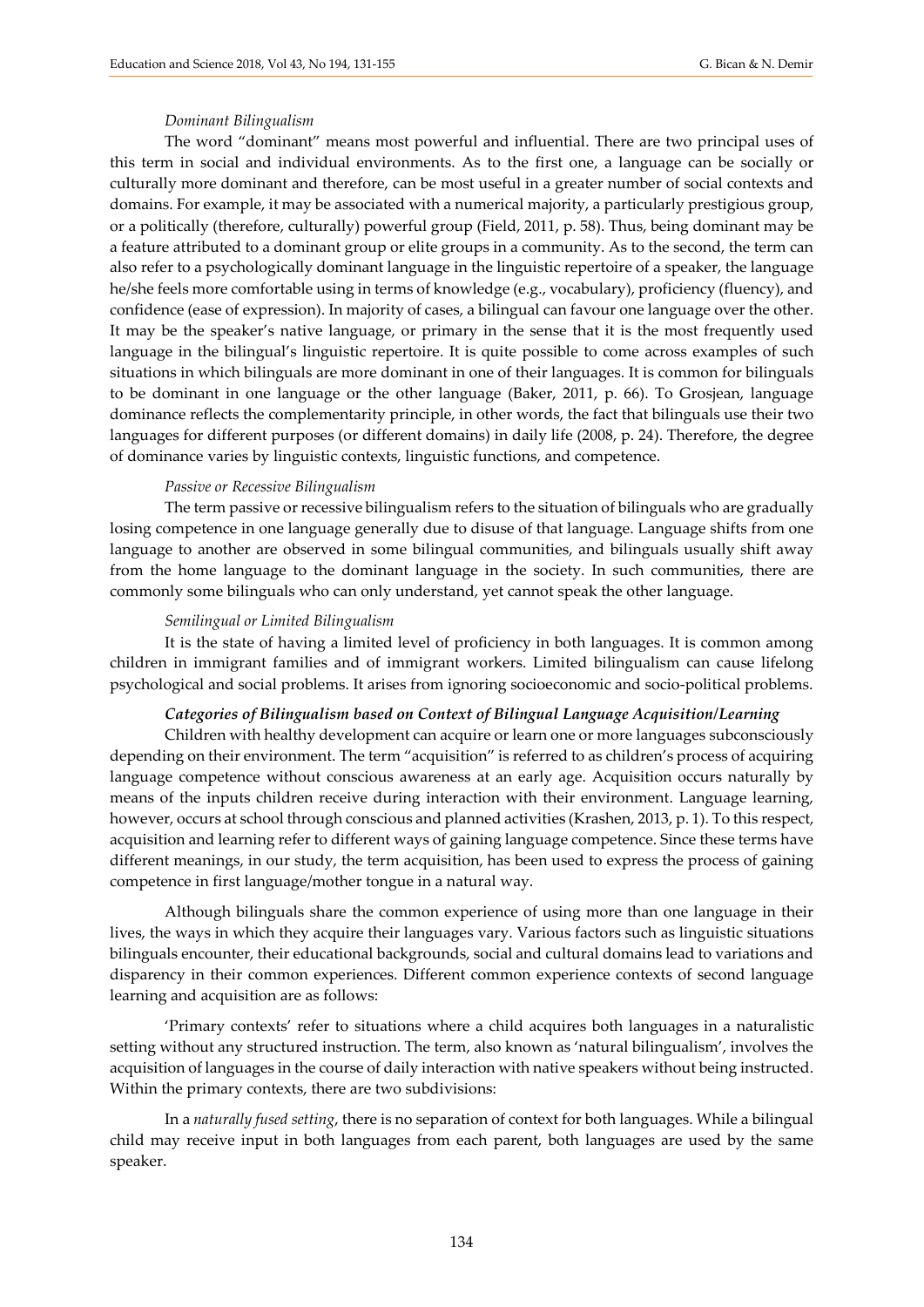In a *naturally separate* context, there is a separation of context for both languages. A child can receive input in his mother tongue from his parents while receiving input in the other language from other interlocutors.

'Secondary contexts' refer to the situation when a child acquires one of the languages in a structured setting, usually school. They are also referred to as cultural, unnatural, directed, or school bilingualism. There are two subdivisions within secondary contexts:

*Elective bilinguals* willingly choose to acquire an additional language in line with their purposes. They acquire an additional language in a school setting or by speaking to their partners.

*Circumstantial bilinguals*, in other words, forced bilinguals, have no choice when it comes to learning a second language. They acquire or learn an additional language in addition to their mother tongue in their surrounding community or school setting to meet their needs in a community or adapt to a new environment.

#### *Categories of Bilingualism based on Age of Acquisition/Learning*

Age is a key consideration when discussing bilinguals, since a vast number of studies have been carried out on language competence regarding age. There are two subcategories with regard to the age of acquisition.

*Early bilinguals* are those people who acquire or learn both languages before adolescence.

*Late bilinguals* are those people who learn the second language after adolescence.

Some researchers also make the distinction between infant bilingualism and childhood bilingualism. Baker gives place to two concepts, simultaneous and sequential bilingualism, under the title of childhood bilingualism. *Simultaneous (infant) bilingualism* takes place when a child becomes bilingual by acquiring two languages from birth. *Sequential (childhood) bilingualism*, on the other hand, occurs when a person becomes bilingual by first learning one language and then another. The term sequential bilingualism applies only if the child is approximately three years old before being introduced to the second language (Baker, 2011, p. 3). Most children usually become bilinguals this way, as they learn the first language at home and are then exposed to the other in the school context, outside the home.

#### *Categories of Bilingualism based on Social Environment*

The attitudes of the bilinguals towards their status and the attitudes of the wider society towards them influence to found harmonious relationships. The self-perception of bilinguals in society and how they are perceived is important. Since the situation that two languages are important, bilingual individuals benefit from both languages at the highest level.

However, if the first language or mother tongue of an individual has a secondary position or is 'useless' in his immediate social environment, then the individual can substitute his first language/ mother tongue with the second language or benefit from the both languages on a low level. This can cause the development of the mother tongue to diminish or even tail off in children who learn the second language by the influence of school or immediate environment.

#### *Subtractive /Differential Bilingualism*

It is the ability to gain competence on the second or later level learned by losing the main language. This is a result of educational, social and political faults. It occurs with the influence of the individual's own language, the lack of value of the culture, and the pressure on him/her to adapt to his/her social environment. In such environments, the dominant language or the education given through the majority language is in the foreground, and the repression of the language of is ignored. Thus, the first language (mother tongue) is gradually replaced by the second language.

#### *Additive Bilingualism*

Additive bilingualism is a bilingual learning situation that occurs when a second or later learned language is added to the competence of the mother tongue. In such environments, both languages are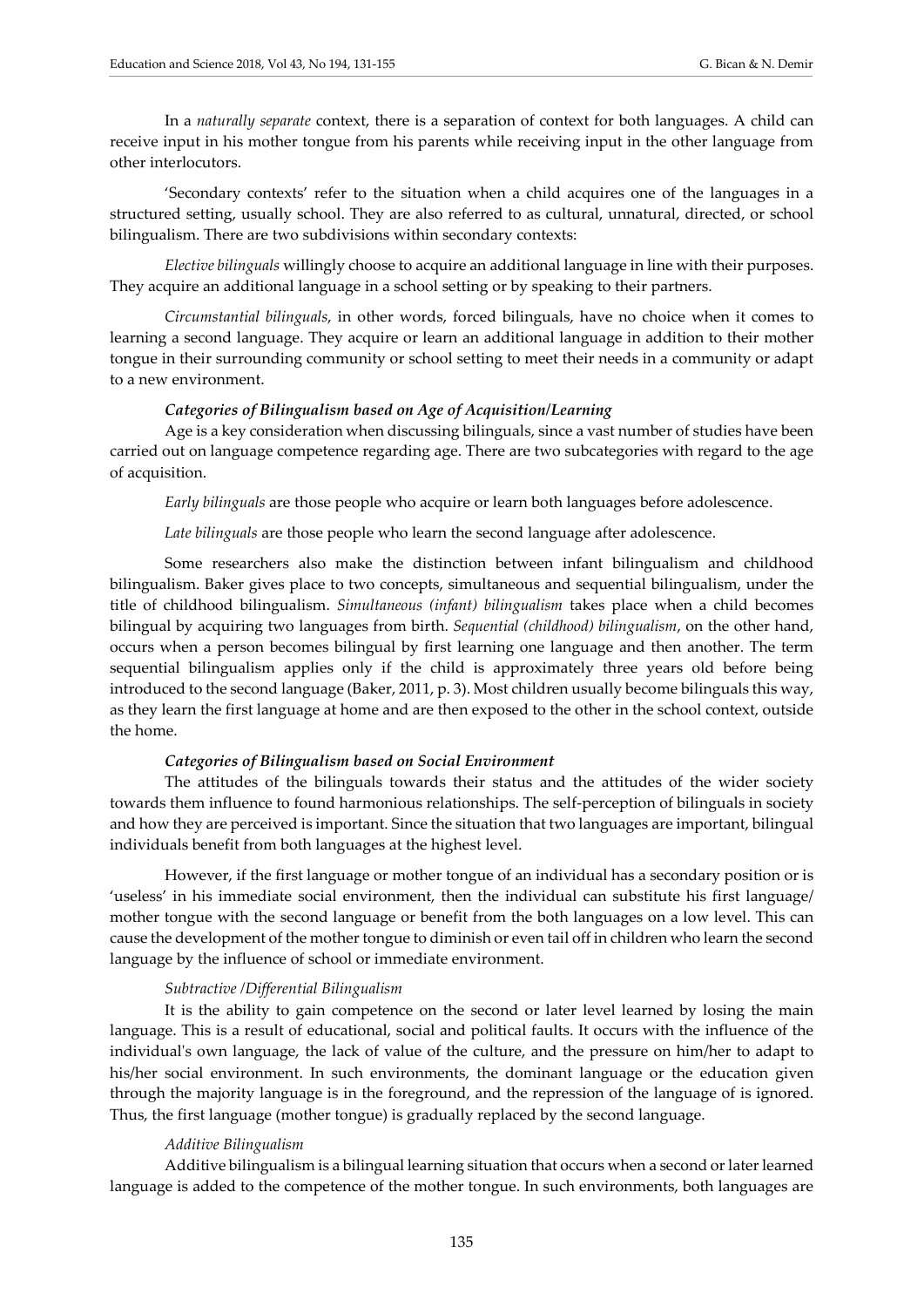approved and worth in individual and community basis. Bilingual children's new language learning is strongly encouraged and supported by the state.

In situations where being bilingual or multilingual is used as an incentive tool, where they support additional skills, benefits, and opportunities for one's life, one can argue of the existence of 'additive bilingualism' (Chin & Wigglesworth, 2007, p. 17). If an individual develops a positive attitude towards the mother tongue and the second language, it may be possible that the articulated bilingualism becomes a balanced bilingualism. (Ellis, 2003, p. 208). As can be seen, the point of view of individuals and society towards languages is important for the sustainability of minority languages.

As a result, this concept contains complex phenomena because of the wide variety of factors affecting the bilingual experience and the changeable nature of the bilingualism. In today's research, bilinguals are examined by taking the internal and external factors that influence bilingual experience into account. This gives bilingualism an interdisciplinary dimension. Scientists from different academic fields (sociology, psychology, linguistics, anthropology, pedagogy etc.) bring different approaches, explanations, criteria and methods to link their fields to the bilingual field of study (Bican, 2017). Researchers choose the most appropriate one from these approaches and methods for their purposes.

#### *The Concept of Dominant Language in Bilinguals*

The dominant language, most commonly, is the language which an individual is more competent or uses more frequently. The fact that one of the languages of an individual is more widespread and more respected in society makes it more preferred, and consequently the individual becomes more competent in that language. Such situations are explained by the "dominant language" concept. The condition of being dominant in one language is not a problem. Indeed, bilingual individuals or children mostly tend to be dominant in a language. According to Grosjean, language dominance is more common in sequential bilingual children, who learn one after another, than children who learned two languages in early ages. This is because the sequential learners have already the knowledge of a previous language. Also, while children are learning languages simultaneously, the child may seem to learn one of the languages more easily or more quickly because the other language contains more complex linguistic structures than the other. This may imply that the child is more dominant on that language. Grosjean (2010) noted that, apart from these structural reasons, such language dominance of bilingual children that appears when two languages are simultaneously learned stems mainly from the amount of language exposure in each language learning process.

Generally, children receive more input than one other. It is not common for children to have the same amount of input in one of the languages. The main effect of language dominance is that the knowledge of the stronger language becomes larger and develops faster than the weaker language (Grosjean, 2010, p. 192). The dominant language, which expands its domain of influence and use more quickly, will naturally have a negative impact on the weak language as long as the other language is not developed, and this is an undesirable situation for bilinguals. Because this negative effect will inevitably lead to wear and tear in subsequent generations as it reduces the frequency of use of the weak language. However, bilingual individuals are not expected to prefer one language to another. The targeted linguistic competence for bilingual individuals is to use both languages functionally and to develop similar levels of language skills in both.

#### *The Assessment of the Dominant Language in Bilinguals*

The dominance and balance assessments are used to determine the differences or closeness of the languages of the individuals in multilingual environment in terms of their language competences. Such tests are psychological tests designed to evaluate the relative strength and efficacy of each of these in a multilingual individual's language diversity. These tests typically evaluate the response time, the number of responses, and the time it takes to process / fill in two texts of matching tasks on both languages. (Field, 2011, p. 57). According to many researchers, there is no definite typology of bilinguals widely adopted by the scientific circles. For this reason, the assessments made in this area are very diverse in terms of approach and methodology. According to Hamers and Blanc, a distinction is made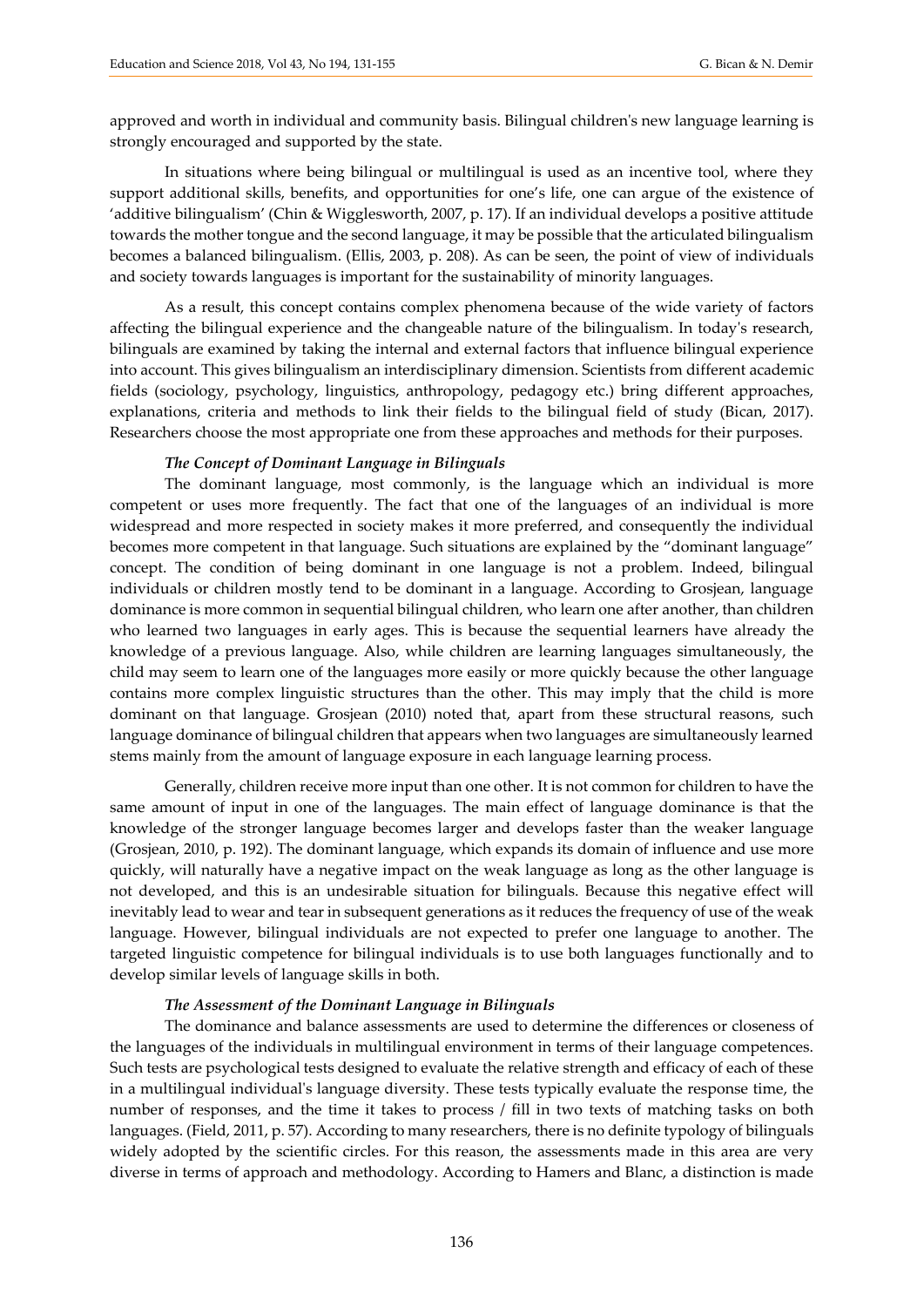between balanced bilinguals, which generally have equal qualifications on both languages and dominant bilinguals, one of whose languages is more developed than the other (2000, p. 8). The main purpose of making this distinction is to develop or use appropriate assessment instruments for proximities of and similarities between the languages possessed. For more than 25 years, numerous tests and computational methods have been developed for speech and written language analysis, which can assess perceptual and productive language proficiency in bilinguals. However, it is not a simple matter to decide which test or evaluation instrument would be more appropriate for a particular group. Especially, when the difference between the individual languages is evident and when the dominant language is quite strong and effective, the comparison between the languages with regards to proficiency can give erroneous results. Baker mentioned two basic methods used in the research works to assess the bilinguals and detailed them with examples (Baker, 2011, p. 29). The first method proposed is the evaluation of 'language background scales' or 'functional bilingualism', and determines what purpose the people use their two languages. Baker underlines that many "contextual" information needs to be included in such researches.

The second method highlighted by Baker is "language balance and dominance evaluation". In some "psychometric tests" used for this purpose, measurements such as "response time and number in word matching assignment", "detection of words produced using the two languages", "reading time and mixing amount of the two languages" can be performed. However, in such balance and dominance tests, language competence and performance should not be expected to give a high degree of "representability" to a wider field such as language skill and use. As language dominance can variate according to space, time, and personality, the response times may not always point to the correct language dominance or balance (Baker, 2011, pp. 33-34). Thus, factors other than language should be under consideration in evaluating the results of such texts.

The assessment of language dominance or competence is related to language components. As known, linguistic competence consists of different components, and researchers address one or several components within a specific framework in order to reach a judgement on language competence in line with their theoretical approaches and objectives. For example, many researchers regard knowledge of vocabulary as a fundamental component of language proficiency (Long & Richards, 2007; as cited in Treffers-Daller, 2011, p. 149). Researchers benefit from the following tests developed to assess the knowledge of vocabulary in order to determine language proficiency:

- Yes/No formatted word tests
- Level tests
- X.lex and Pabody Picture Word Tests (PPVT)
- Mill Hill word scale.

However, such tests are criticized in various aspects in terms of implementation and interpretation assessments. As a result of these tests, the widely-embraced judgement is that the answers that are given faster through the stronger language. If a balanced bilingual person performs equally on both languages and there is still a difference between the languages, this indicates a psychological dominance on one language or the other. According to the criticisms made, such tests usually evaluate only a certain set of subcomponents and neglect some dimensions such as communicative competence (Field, 2011, p. 58). But it does not seem possible to handle the language skills of individuals with all their dimensions and to develop a wide range of evaluation instrument for it. Treffers-Daller summarizes this point as follows: "As language ability is multidimensional, it is hardly possible to measure it with a single index that covers all its different components." (2011, p. 150).

The assessment of language proficiency of bilingual people is complicated because of the typological differences between them. Some researchers compare the results of assessments among bilinguals with monolingual standards, but this approach is not appropriate in terms of the holistic approach of bilingualism according to Treffers-Daller (2011, p. 150). Yip and Matthews make a distinction between dominance and competence by proposing to determine language dominance, in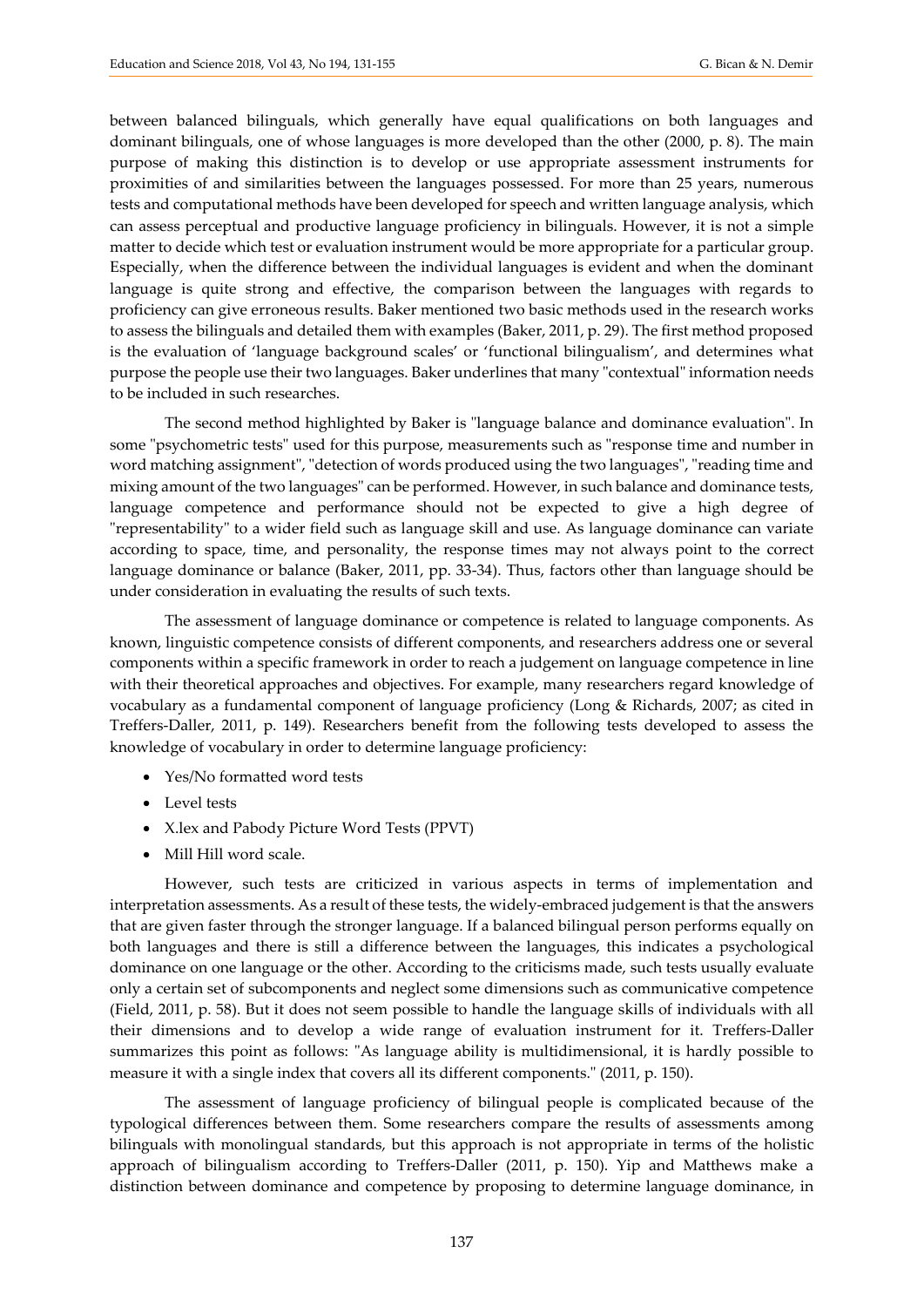bilingual first language acquisition research, rather than comparing bilinguals with monolingual control groups. According to this, while competence is related to language use, dominance is related to knowledge underlying language (as cited in Daller, Yıldız, Nivja, Kan, & Başbağı, 2011, p. 217). These researchers claim that estimates of the abstract structure of the language can be reached through the evaluation of language use. Yip and Matthews have underlined that the dominance of a language can change over time according to contexts, so that time variable must be taken into consideration.

In our study, it is preferred to use a gradient scale which has the potential to explore bilingual behaviours and performance aspects by getting use of the ideas of these researchers. For this purpose, the scale developed by "Dunn and Fox Tree (2009) has been translated into Turkish and implemented to assess bilingual dominance of participating students.

# *Aim of The Study*

The study aims to examine language dominance in bilingual Turkish and Danish speaking high school students living in Denmark. It also aims to determine the dominant language and describe the status of language dominance in the context of bilingualism.

# *Sub-aims*

- Is there a significant difference between the Turkish and Danish acquisition ages of bilingual high school students in Denmark?
- Is there a significant difference between the bilingual high school students' ages of comfort in Turkish and Danish in Denmark?
- Is there a significant difference between the languages bilingual high school students living in Denmark use at home?
- Is there a significant difference between the languages bilingual high school students in Denmark use to do mental calculations?
- Is there a significant difference between language attitudes of bilingual high school students in Denmark towards Turkish and Danish?
- Is there a significant difference between language (Turkish and Danish) acquisition periods of bilingual high school students in Denmark?
- Is there a significant difference between the ages of restructuring Turkish and Danish of bilingual high school students in Denmark?
- Is there a significant difference between the languages which bilingual high school students in Denmark speak with an accent?
- Is there a significant difference between the languages used in daily life in the social settings of bilingual high school students in Denmark?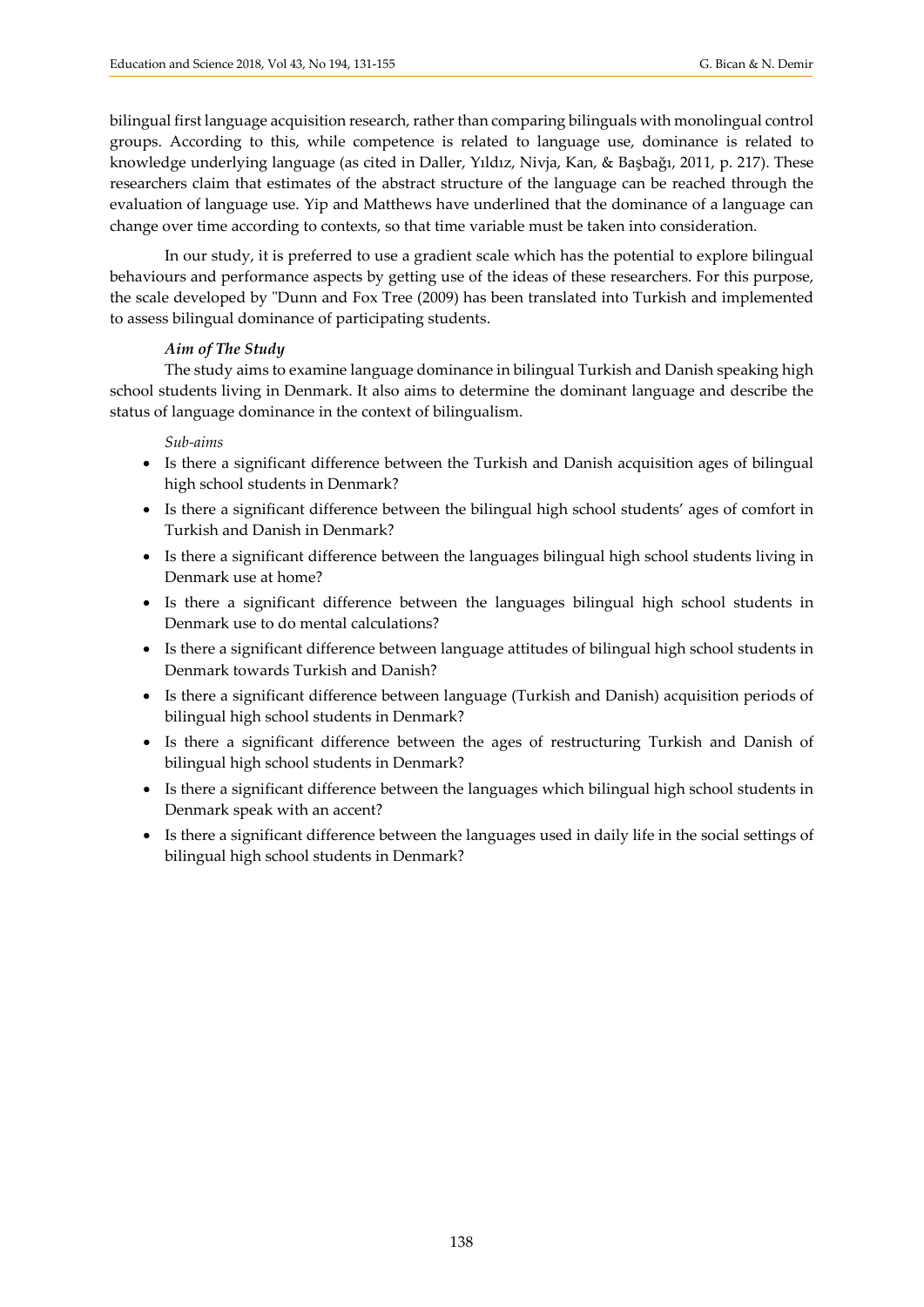### **Method**

This is a descriptive study. The study was carried out using 'single screening model', one of the scientific methods of research. An immediate situation or temporal development and changes are determined by using single screening models (Karasar, 2012, p. 79).

#### *Participants*

The target population for the study consists of 15- to 20-year-old bilingual immigrant high school students living in different districts of Copenhagen (Albertslund, Ishøj, Vesterborg) and speaking Turkish and Danish. According to data from 2015, there is a total of 3657 students who are among this age range and speaking the two languages. The sample includes 110 students studying in different high schools and selected by using *random sampling method*. 63 of the students are female and 47 of them are male students. Besides, while 104 of them were born in Denmark, only 7 of them were born in other countries.

#### *Data Collection Tools*

In the study, "A Quick, Gradient Bilingual Dominance Scale", developed by Dunn and Fox Tree in Santa Cruz California University, is used to assess participants' language dominance, (2009, p. 273). This scale consists of 12 questions. Each question has a different weight in the assessment. If all the answers reflect dominancy of Turkish language the maximum point is +31; if they reflect that of Danish language the maximum point is -31. According to the scale, the individuals who get scores between -5 and 5 points, or more generally -10 and 10 points, can be defined as individuals speaking the two languages in balance. Dunn and Fox Tree made use of (1) approaches of other researchers in bilingual dominance assessments, (2) a wide-scale research study which is conducted with more than a hundred Spanish-English bilinguals, and (3) "Exploratory Factor Analysis" (EFA). The original scale was developed in two stages. The basic tool utilized in the first stage is EFA (Kline, 1993; Fabrigar, Wegener, MacCallum, & Strahan, 1999). In the second stage, a scoring system was developed for the scale. This scoring system was developed based on the theoretical foundations the deficiencies of which were eliminated by responses given for the open-ended questions. The scale, which was tested for validity and reliability, has been translated from English into Turkish for the current study. The scale is applied only in Turkish. The questions in the questionnaire are differentiable, close to interpretation; and they do not depend on self-evaluation. The answers given to the questions in the scale depend on memory and facts. The questions focus on "the age of language acquisition", "comfort in language", "how long the participants have been educated through a certain language", "preference of a certain languages (language use)", and "loss of fluency in a certain language (re-structuring)" Whether the translated scale has been correctly adapted to Turkish was reviewed by three linguists. The scale was implemented after necessary corrections were made in accordance with linguists' views on the suitability of the translation into Turkish. The participants could only see the questions, not the scoring information.

### *Application*

Teachers and students were given the necessary directions before the language dominance scale was carried out. During the implementation process, questions posed by students were answered by the researcher and teachers. The participants were introduced only the questions, not the assessment criteria. The data was collected in written form. They were given 20 minutes to respond to survey questions. Questionnaires that were filled out anonymously were collected by the researcher.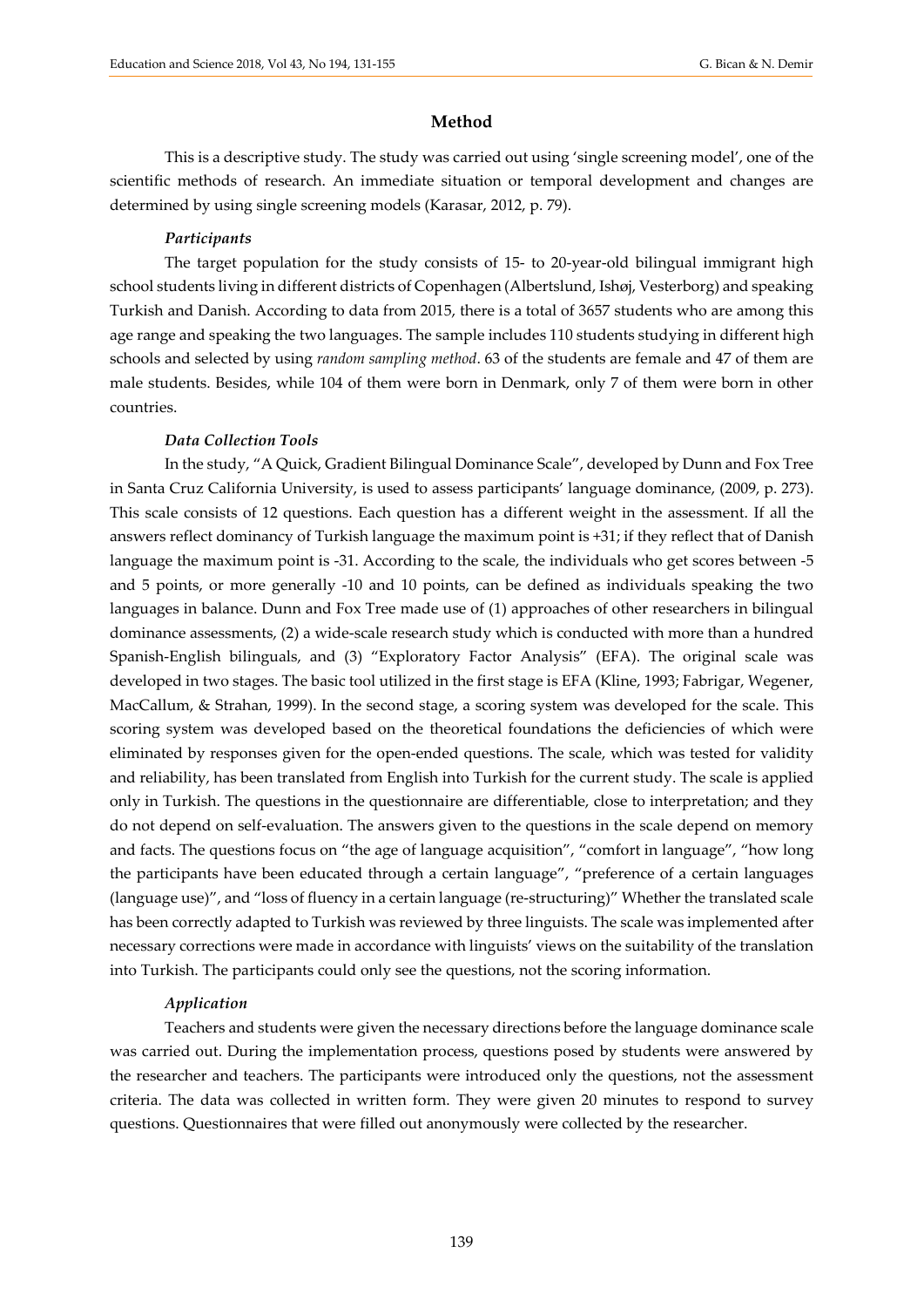#### *Data Analysing Techniques*

Answers given to the implemented scale were computerized and analysed. To analyse them, Microsoft Excel was used. Data collected from questionnaires submitted by each student were classified on the basis of school and classroom. The scale was analysed by the calculation of the points used for mixed scoring and designated individually for definite questions. The points for calculated separately for both Turkish and Danish languages. Statistical techniques to analyse collected quantitative data were used as well as percentages to analyse numerical distributions. Compact formulas were created in Microsoft Excel based on the questions, and the data collected to compare the acquired "total number", "percentage" and "average data" were categorized and dumped into graphics.

#### **Results**

Under this heading the answer to the question "How good are bilingual high school students in Denmark who learned Turkish as their mother tongue (first language) in terms of competence and performance?" is presented. Additionally, results obtained from the implementation of the scale designed with the aim of determining the dominant language of the group of students who participated in the study were assessed. On the basis of the sub-aims of the study, results derived from the implemented statistical analyses were tabulated.

#### *Dominant Language and Language Score*

In this section, the results of the "Quick, Gradient Bilingual Dominance Scale" implemented with the aim of identifying the language features of the participants in Turkish and Danish, have been included. Regarding the answers given to the scale questions, findings related to previous language experience, language competence, and performance have been obtained. It should be noted that the results of the survey have been interpreted through contextual information.



**Figure 1.** Average BDS Scores of Participants in Turkish and Danish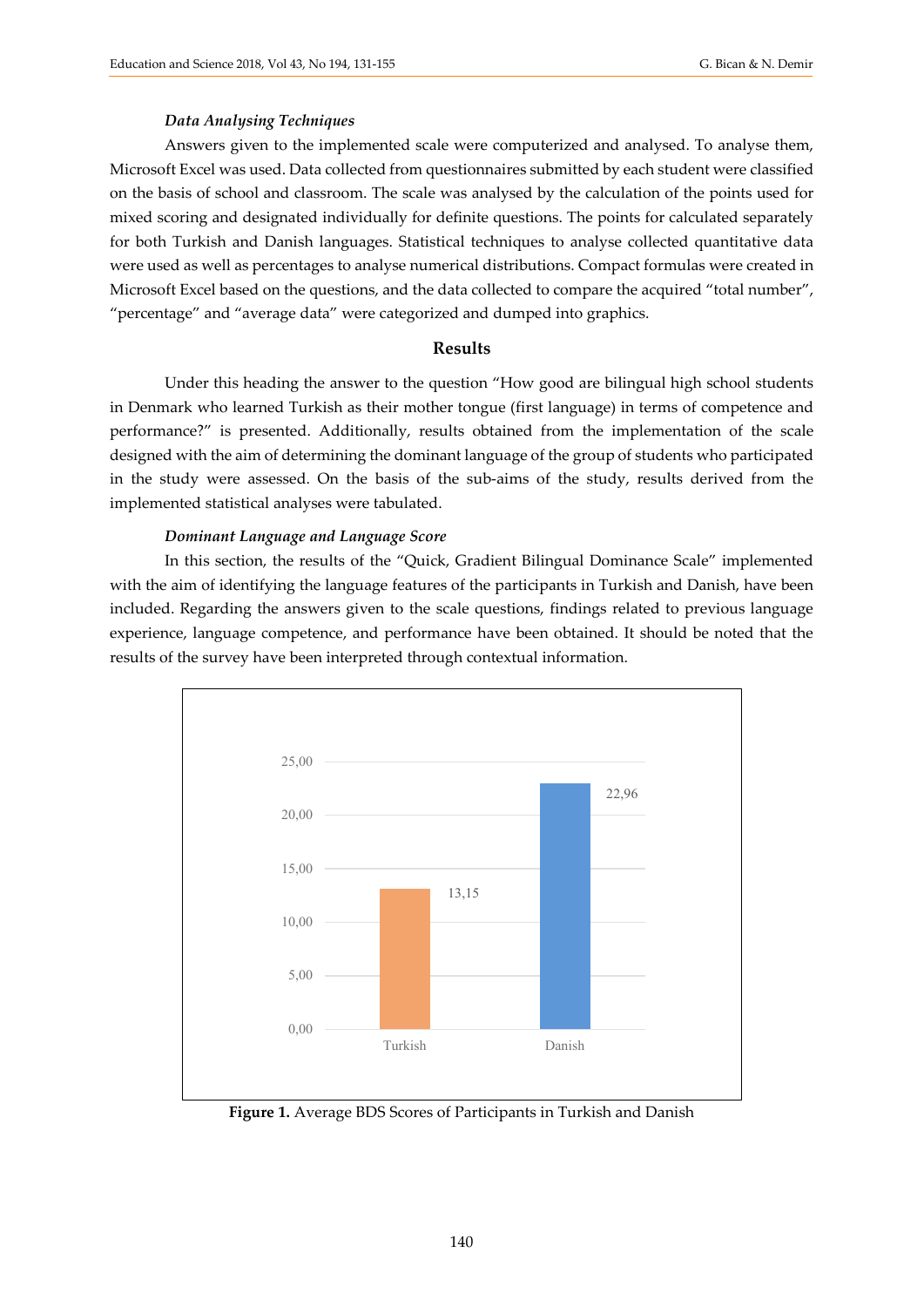The graph in Figure 1 shows the average scores of the participants based on the scale. When the language scores obtained from the two groups are compared, it is seen that the Danish language score is significantly higher. According to the answers given by each participant, the levels of 'competence' in Turkish and Danish languages are as follows: The average score in Turkish is 13.15 whereas in Danish it is as higher as 22.96. The big score gap between the two languages points out that a problem related to bilingual development exists.



**Figure 2.** Language Dominance / Number of Participant Students / Distribution of Percentages (%) - General

Figure 2 reveals that the dominant language of 84.7% of the participants is Danish, that of 9.9% of participants is Turkish and 5.4% of them are balanced bilinguals. According to the descriptive evaluations obtained by conducting the scale, most of the participants are dominantly proficient in Danish. Normally, it is common among bilinguals that one of the languages is stronger and more active, as long as there is not a serious gap between scores of two languages. However, here is a large gap between the scores of the two languages and this gap shows that there will be a further rise in the usage of the Danish language.

A research study, called 'Køge Projesi (Project)', on language development of bilingual children between 5-7 and 7-9 age groups and study in primary schools in Køge district of Copenhagen was conducted in 1989 by a group of Turkish and Danish researchers. The results of the study revealed that children were more competent when they began to get education (Can, Jorgensen, & Holmen, 1999). The increase in the dominance of Danish may result in erosion and loss of Turkish in following generations. Bilingual individuals are expected to prefer one language over another, on the contrary it is more appropriate for them to use both languages functionally and to be closely competent in both languages.

#### *Average Age of Language Acquisition*

Under this heading, the answer to the question "Is there a significant difference between the Turkish and Danish acquisition ages of bilingual high school students in Denmark?" is presented.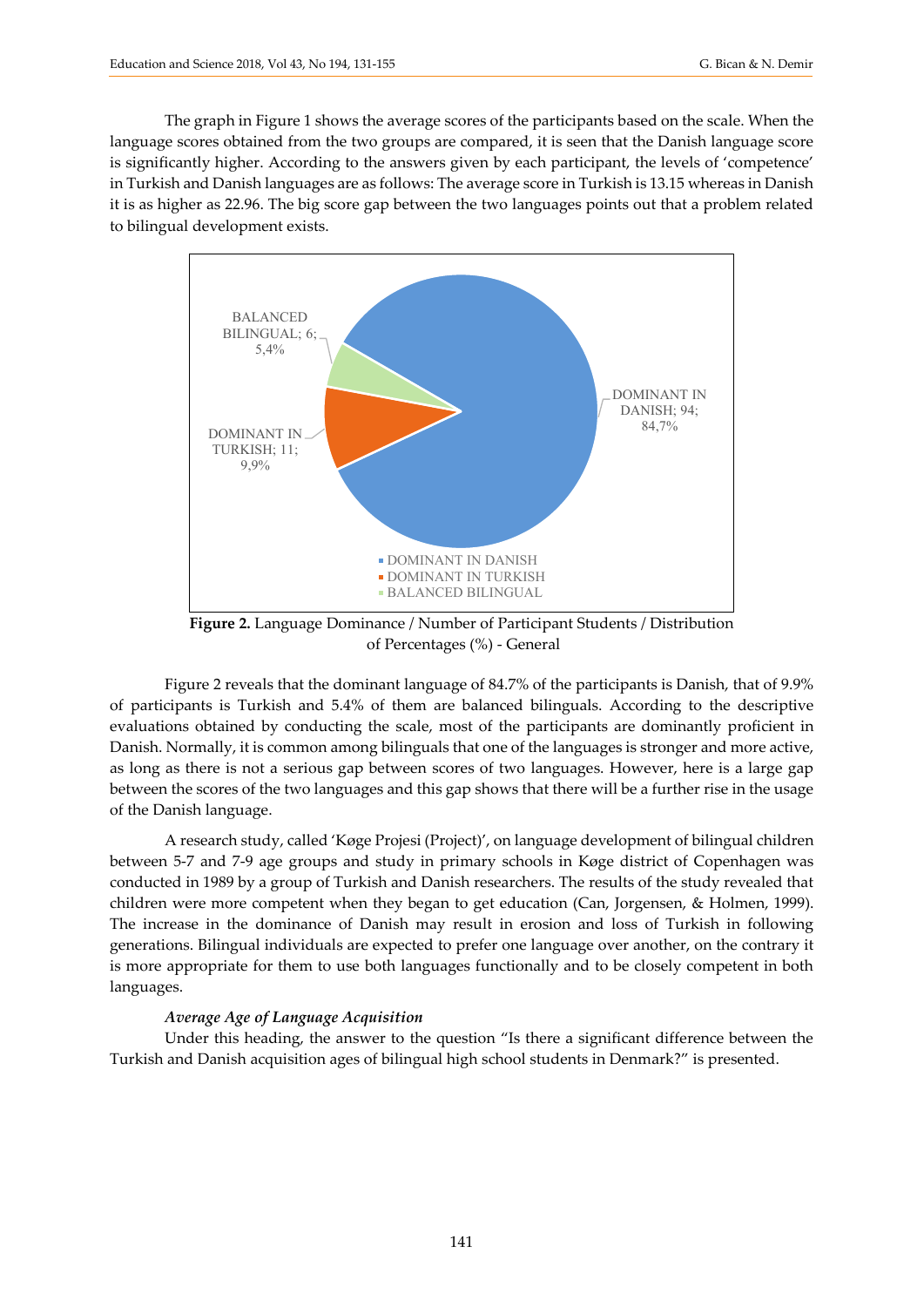

**Figure 3.** Average Age of Language Acquisition

According to Figure 3, participants' average age of acquisition /learning in Turkish language is 3.05, while that of Danish language is 2.17. In other words, most of the participants acquired Danish language at earlier ages, before acquiring Turkish. This situation leads to the conclusion that third generation immigrant parents mainly speak Danish at home. As is known, the quantity of language input one child is exposed to in his social environment directly affects his development of language. In addition, in general, both parents have to work to earn their family's keep in Denmark. That's why children are sent to nurseries (*vuggestue*) from one year onwards. Since monolingual nursery schools are common in Denmark, children are mostly exposed to the Danish language from an early age and are grown in Danish-speaking environments. There is a slight chance of closing this gap without providing continuous Turkish education of quality. Studies carried out until now state that speakers do not make progress in a language without getting language education.

# *Comfort in Language*

Under this heading, the answer to the question "Is there a significant difference between the bilingual high school students' ages of comfort in Turkish and Danish in Denmark?" is presented.



**Figure 4.** Average Age of Comfort in Language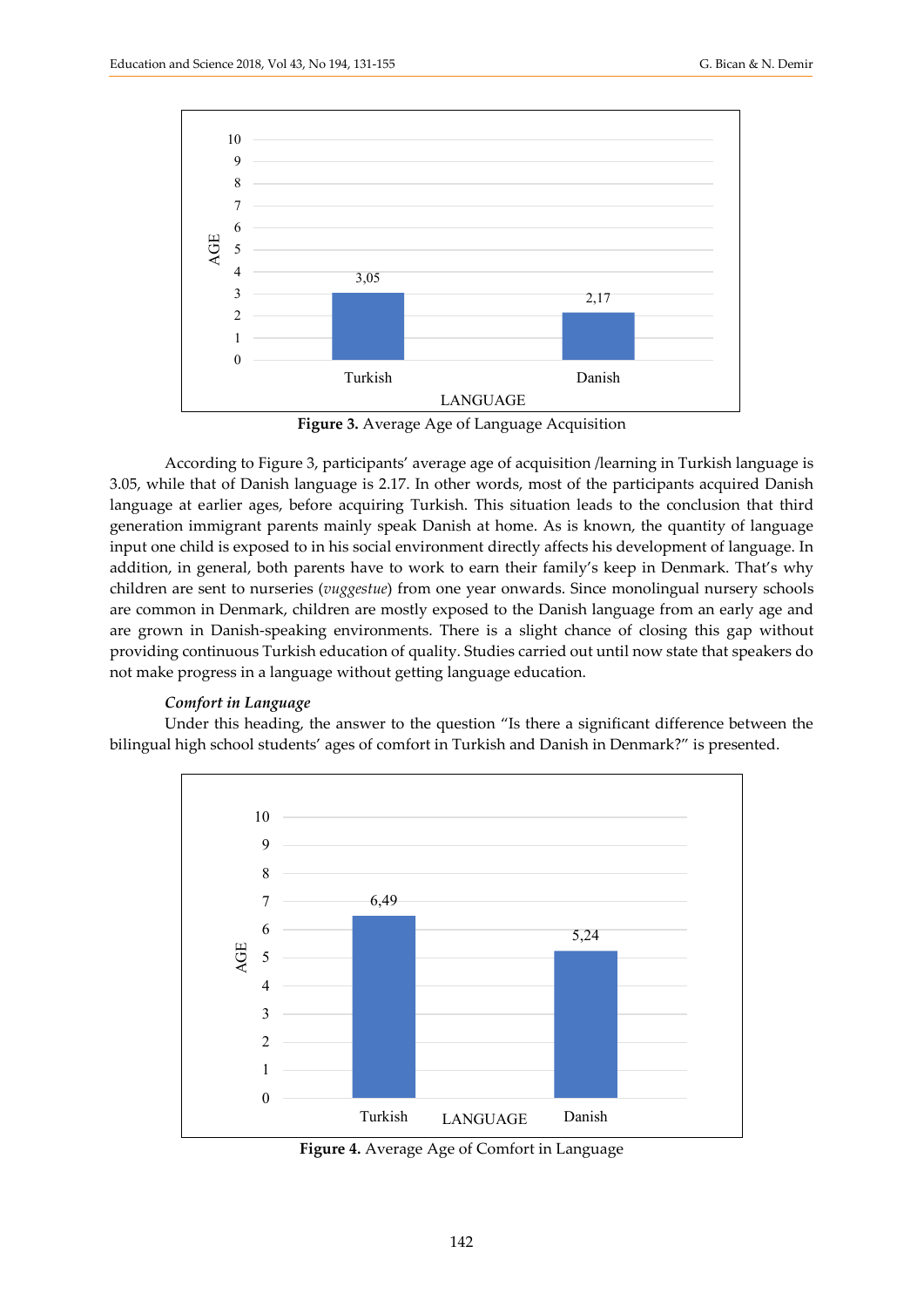According to Figure 4, participants started feeling comfortable in the Turkish language when they were around 6.5 years, while they felt comfortable in Danish as soon as they reached the age of 5. In other words, they gained the ability to speak Danish comfortably, nearly 1.5 years before gaining that of Turkish. This situation shows that language development in Danish is faster than in Turkish. Although this may also be related to individual factors, the most common factor is that the language mostly used in their environments is Danish.

# *Linguistic Use*

Under this heading, findings on participants' leaning towards language considering the languages they prefer using at home and languages they use while doing mental calculations are presented.

# *Language Use at Home*

Under this sub-heading, the answer to the question "Is there a significant difference between the languages that bilingual high school students in Denmark use at home?" is presented.



**Figure 5.** Language Use at Home

According to the graph in Figure 5, 56% of the participants use both languages at home. On the other hand, while 29% of them used only Turkish at home, 9% of the participants stated that they communicate only in the Danish language. The remaining 6% of the participants, however, stated that they use a different language except for the two languages. More than half of the participants use both Turkish and Danish at home, however, the survey questions cannot determine which language is mostly spoken at home. The fact that most of the participants speak both Turkish and Danish poses a question about their parents' language competence, since teachers in Denmark normally remind parents to speak in their mother language. The point to which we called attention before reveals the fact that Turkish parents acquired limited Turkish acquisition from their own parents and that they were not given enough mother language education in educational environments resulted in their limited competence in Turkish. Therefore, it is not possible for Turkish parents to speak only Turkish with their limited competence in the language.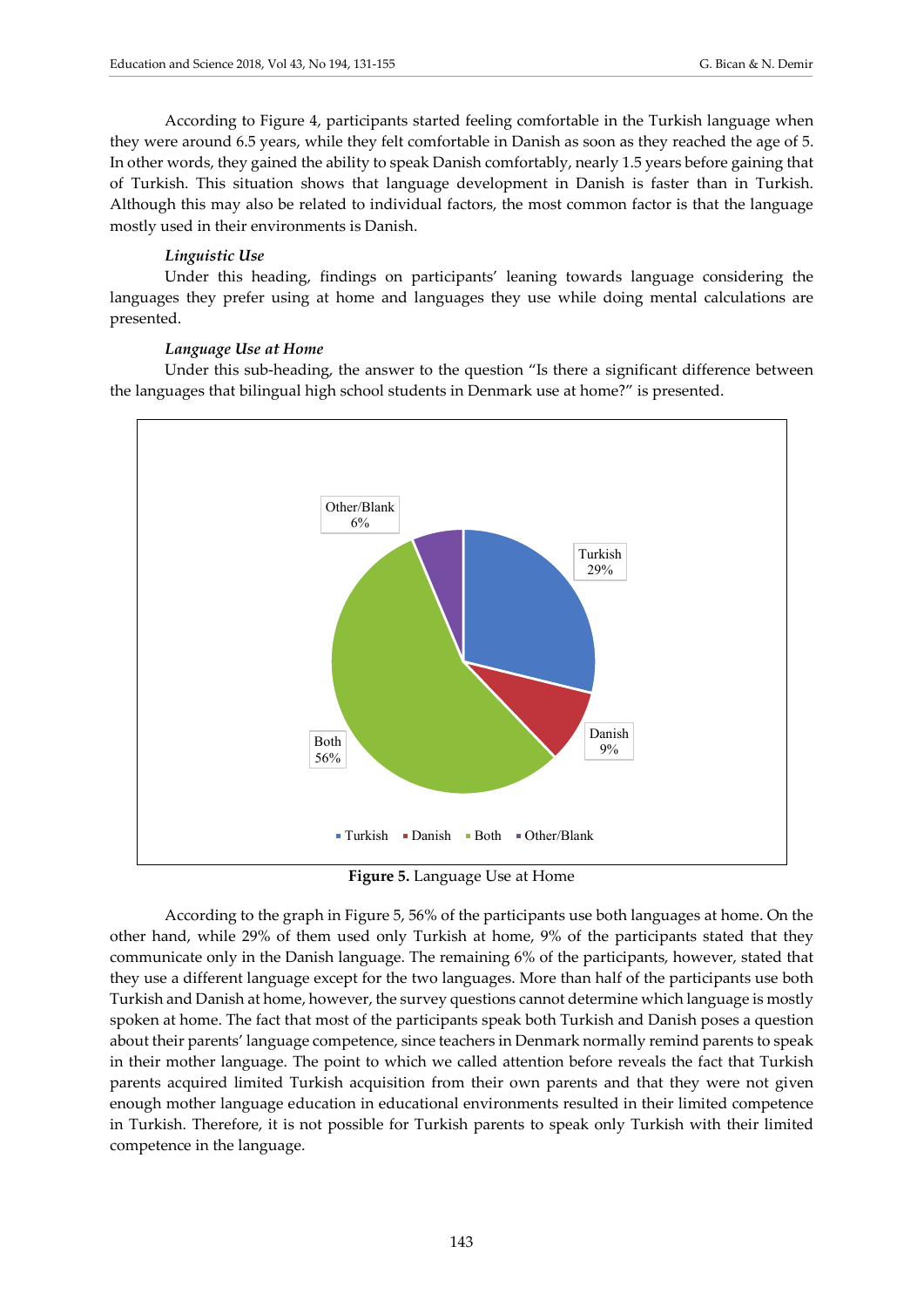# *Language Use in Mental Math Calculations*

Under this sub-heading, the answer to the question "Is there a significant difference between the languages that bilingual high school students in Denmark use while doing mental calculations?" is presented.



**Figure 6.** Language Use in Mental Math Calculations

According to Figure 6, 82% of the participants stated that they use Danish while 14% of them use both languages while doing calculations in their minds. 3% of students use only Turkish while doing mathematical calculations. This state is the manifestation of the fact that Turkish is not used as educational language of basic subjects. Mental calculation is one of the manifestations of cognitive language ability and mental calculations can mostly be done in both languages in the state of balanced bilingualism. As the results reveal, 14% of the participants state that they do mental math calculations in both languages.

# *Language Attitude*

Under this heading, the answer to the question "Is there a significant difference between language attitudes of bilingual high school students in Denmark towards Turkish and Danish?" is presented.



**Figure 7.** Language Attitude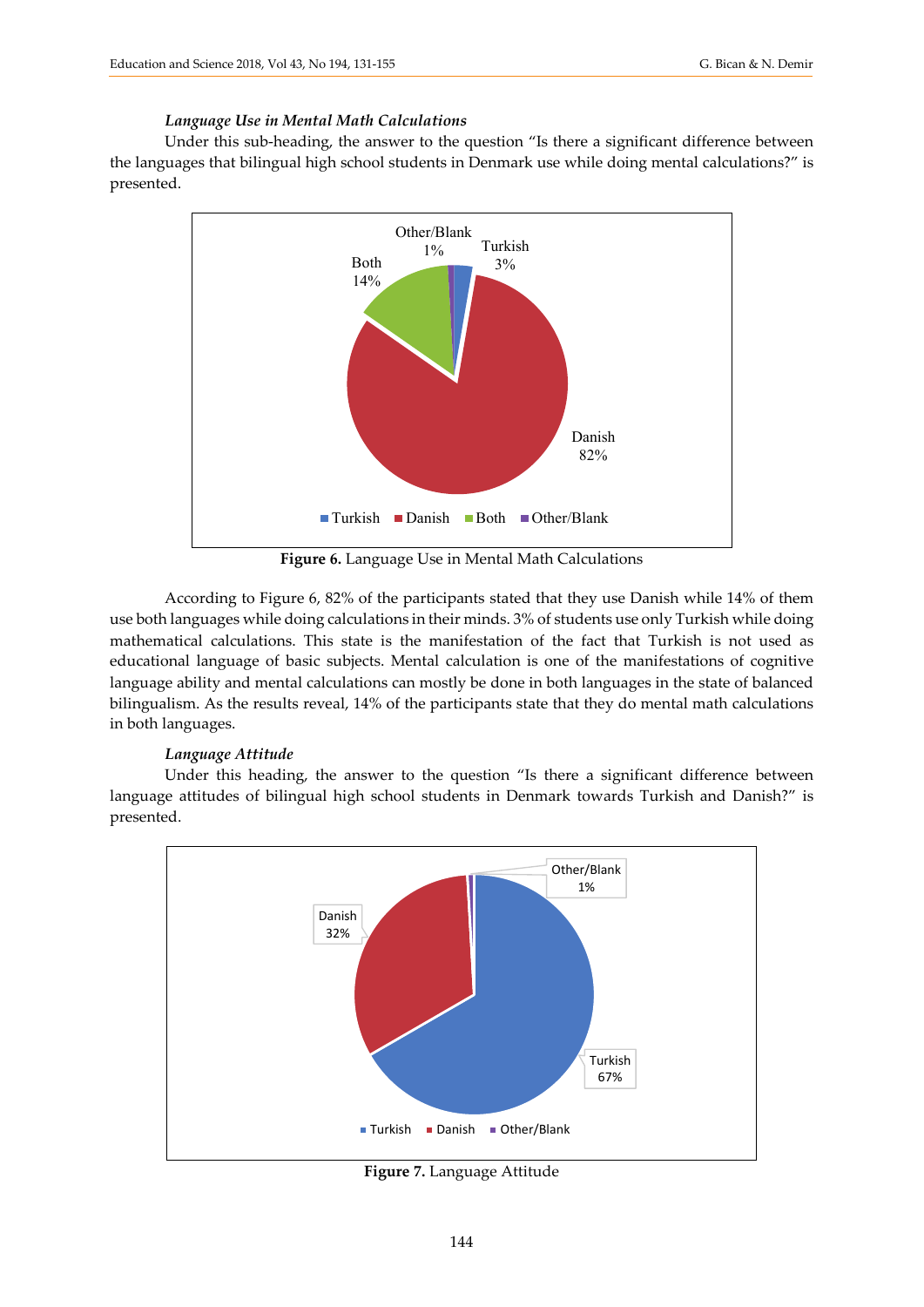As shown in Figure 7, two thirds (67%) of the participants stated that they would speak in Turkish for the rest of their lives if they had to choose one language. The percentage of those choosing Danish remained at 32%. 1% of them marked the other option. However, when the previous three headings are also taken into account, the language they dominantly use is Danish, although most of the participants' attitudes are positive towards Turkish. This situation may be the manifestation of the fact that the daily use of Turkish fell behind Danish and that Turkish cannot get enough chance to develop itself in individuals due to the disadvantages of the current conditions. Besides, the positive attitude towards a language is in a key position in terms of a development of a language when the language incurs losses in individuals. This positive attitude towards Turkish can constitute a basis for the development of balanced bilingualism with encouragement and provision of proper conditions. In this sense, the current situation is promising in terms of the status of Turkish in next generations.

# *Language Acquisition Periods*

Under this heading, the answer to the question "Is there a significant difference between language (Turkish and Danish) acquisition periods of bilingual high school students in Denmark?" is presented.



**Figure 8.** Language Acquisition Periods

According to Figure 8, participants took Turkish lessons for 4 years and took Danish lessons almost for 11 years on average in their education lives. The quality and quantity of language education affect the language development in multiple ways. A sustainable and well-planned teaching period is necessary for proper use of language rules and literacy in both languages. On the top of that, as the mainstream education is conducted in Danish and other language courses are taught in Danish when compared to Turkish input indicates a huge difference. When we consider the importance of mother tongue and the positive and negative aspects of bilingualism, we can say that this situation may lead to undesired results. The number of course hours and areas of usage of Turkish should be increased and extended in educational environments. Otherwise, Turkish will not benefit speakers beyond meeting their daily communication needs within their circles of family and relatives.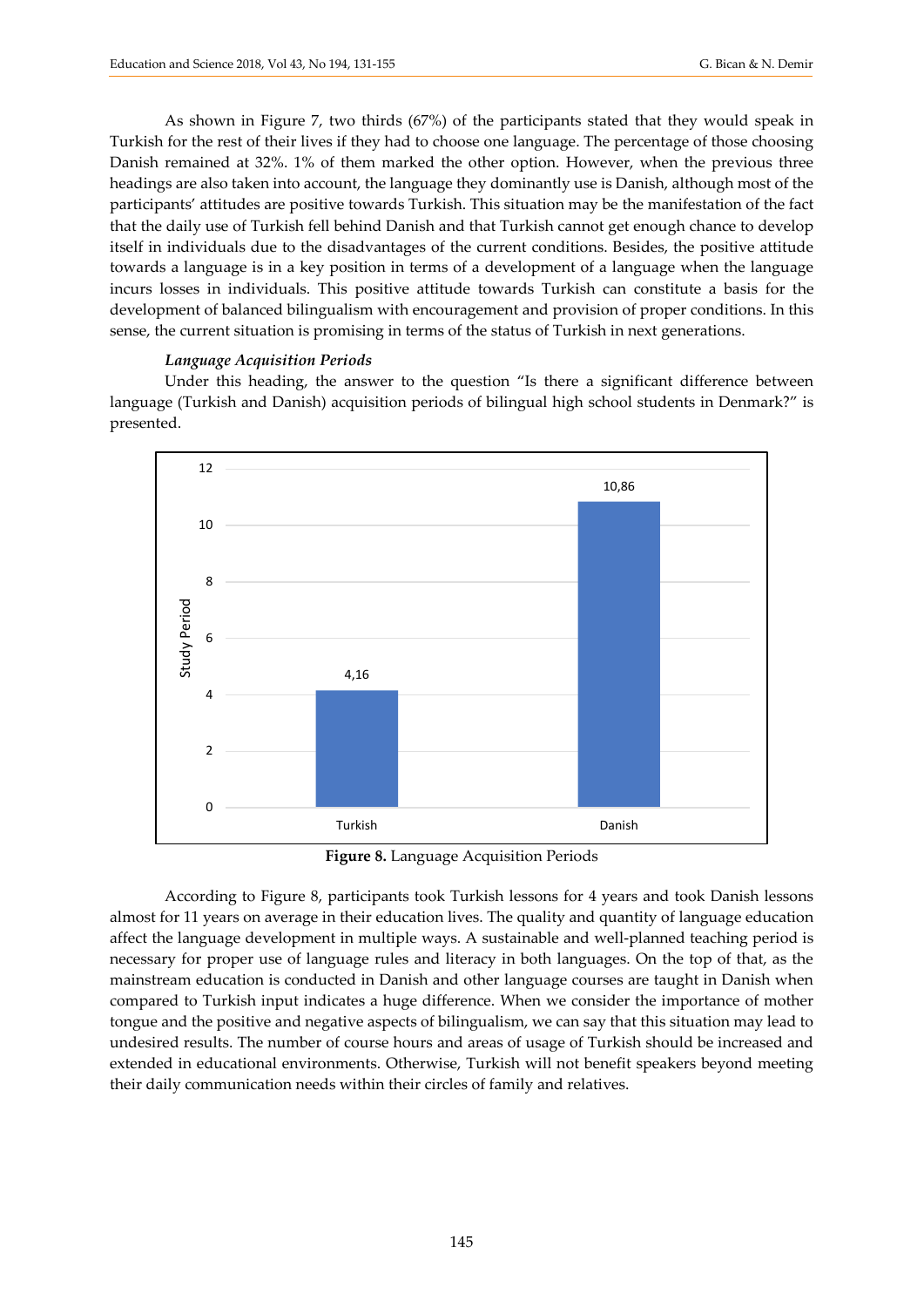#### *Loss of Fluency in Language (Restructuring)*

Under this heading, the answer to the question "Is there a significant difference between the ages of restructuring Turkish and Danish of bilingual high school students in Denmark?" is presented.



**Figure 9.** Loss of Fluency in Language

The graph in Figure 9 shows the proportional distribution of the answers given to the question: "Do you feel the loss of fluency in any language?" According to the answers, 56% of the participants stated that they lost their fluency in Turkish and Danish. 37 students stated they lost fluency in Turkish, whereas 10 students stated they lost fluency in Danish. Only 2 other students stated that they are not fluent in either language.

One of the most important of three criteria or perhaps the most important one of measuring language dominance is fluency, more precisely, restructuring of the fluency. Fluency, in its most general meaning, is the ease of oral communication. Fluency says a lot about the language dominance of individuals engaged in a process of restructuring. Loss of fluency in a language may indicate a decrease in the development of the first language and that restructuring takes place toward the other. As is known, immigrant bilinguals often restructure their fluency toward their second language while losing some fluency in their first language. Restructuring happens when a bilingual speaker gains fluency in a second language while losing fluency in the first language (Grosjean, 2002). There may be many reasons for losing fluency, such as shifting language attitude, economic shift, moving away from enclaves, or widespread use of one language over the other. Both first language (L1) use and second language (L2) use change direction during and due to the process of restructuring. It means that the use of the language that allows individuals to communicate more easily in daily life will increase, and the use of first language and its development will decrease. This situation supports corroborative evidence for the proposition: 'Immigrant populations tend to fully shift from the majority language (L2) by the third generation.' Thus, it is important to consider the direct relationship between fluency and language use.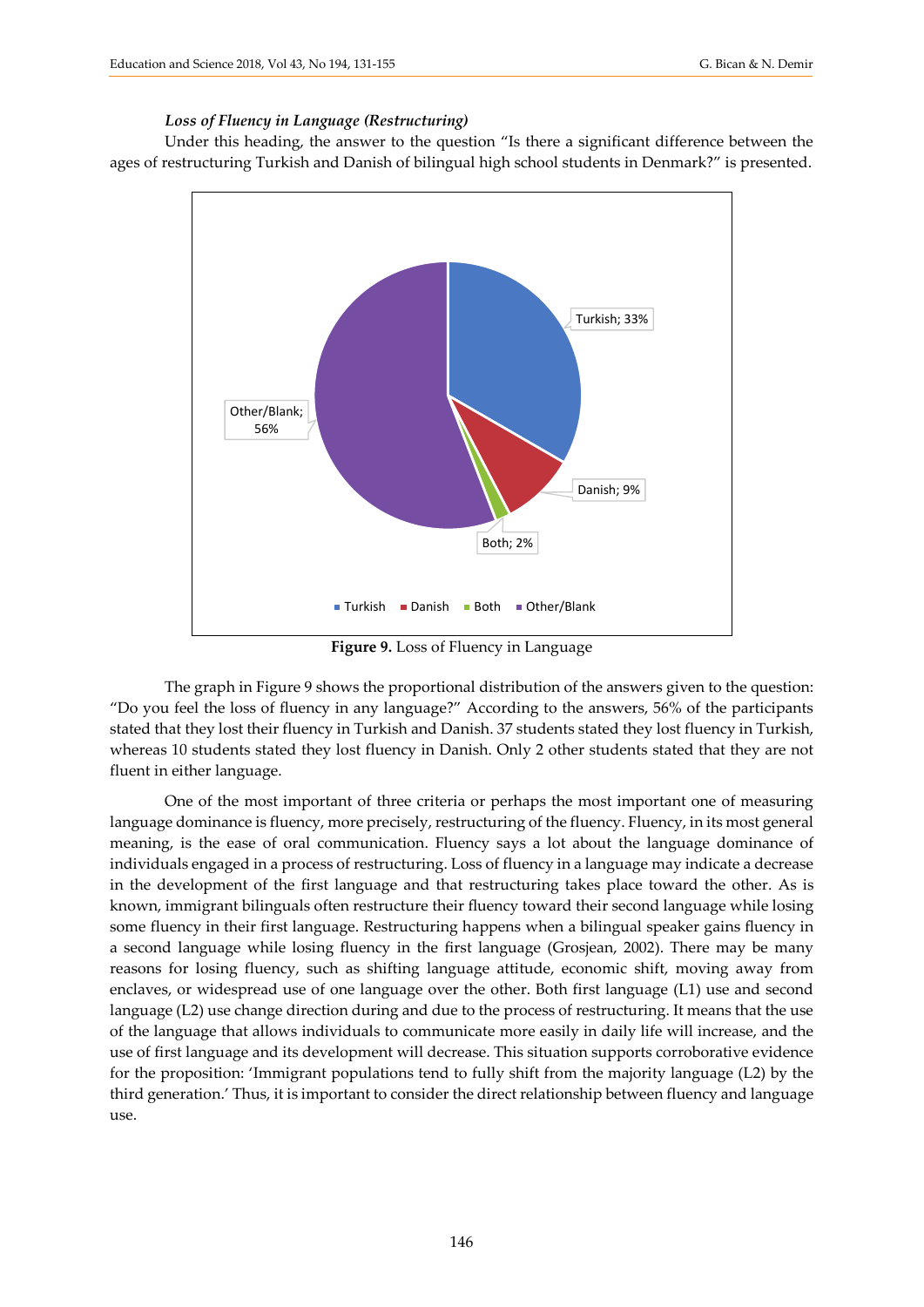#### *Accent in Language*

Under this heading, the answer to the question "Is there a significant difference between the languages which bilingual high school students in Denmark speak with an accent?" is presented.



**Figure 10.** Accent in Language

In the graph in Figure 10, 54% of the participants reported that they speak Turkish with an accent, with 10% of them reporting that they speak Danish with an accent and with 31% reporting that they speak both of them with an accent. 5% of the participants have not selected any option. Speaking more than one language is natural and widespread among bilingual speakers. There is no relation between one's knowledge of a language and his/her accent in that language. Whether one has an accent in a language or not mainly depends on the age of acquisition. If a language is learned at an early age, the biggest advantage of it appears in pronunciation skills. The data about accent in our study show that most of the students speak Turkish with an accent, and accordingly, prove that they learned/acquired Danish in earlier ages, in a way to correspond to the data mentioned above. In fact, the low percentage (10%) of those speaking Danish with an accent is a clear manifestation.

#### *Language Use in Daily Life*

Under this heading, the answer to the question "Is there a significant difference between the languages used in daily life in the social settings of bilingual high school students in Denmark?" is presented.

The results acquired from the answers given to this question inform us about functional bilingualism. Functional bilingualism goes parallel with one's daily experiences, the language of his/her social environment and the language production he/she exhibits while using his/her competency in both languages. That is why, in order for us to refer to functional bilingualism, the regular use of both languages in daily life is crucial. The assessment of this question according to "A Quick, Gradient Bilingual Dominance Scale", used in the study, is based on the scores of the countries in which participants live. Thus, all participants obtained the same score as they all lived in Denmark.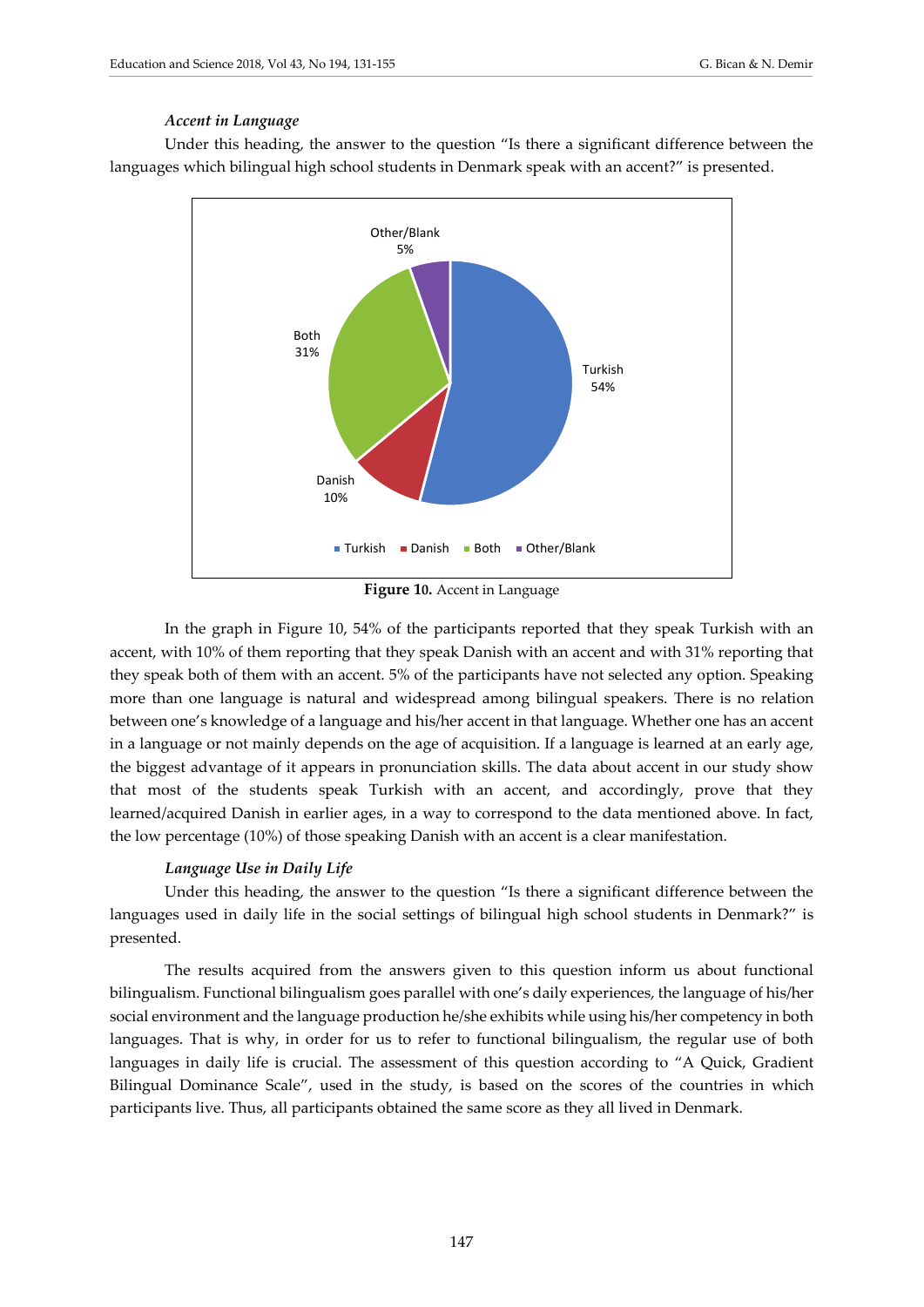### **Discussion**

The results obtained from the study have been discussed by presenting under headings. According to the descriptive evaluations obtained by conducting the "Quick, Gradient Bilingual Dominance Scale", most of the participants are dominantly proficient in Danish. The dominant language is the language which an individual has the widest vocabulary in his total language repertoire, the highest proficiency, the most fluency and he feels most comfortable in terms of self-confidency -in terms of expressing oneself (Field, 2011).

According to the literature, it is common among bilinguals that one of one's languages is stronger and more active than the other one, as long as there is not a serious gap between proficiencies of the two languages (Grosjean, 2010; Baker, 2011). However, according to the results, the scores in Danish is approximately two times more than those in Turkish in terms of the levels of 'competency'. This large gap indicates to the existence of a problem related to bilingual language development. As a matter of fact, there was a contrasting result in the research study of a group of Danish researchers, Can, Jorgensen, and Holmen, which was conducted over the language developments of Turkish bilingual primary school students in age groups of 5-7 and 7-9. In this research, it has been observed that the Turkish-Danish bilingual children were more dominant in Turkish language when they begin their primary education (Can et al., 1999). This is one of the indicators which reflects the fact that Turkish language cannot be taught properly in the Danish educational environments resulting into the shifting of languages. This shift and students' loss of their proficiency in Turkish signals for risky future of the Turkish language in the context.

As a result of the questions asked to put forward components of the problem, participants' direction of the dominance has been portraited. Therefore, when participants' average age of acquisition /learning of both languages have been compared, it is observed that many participants have acquired/learned Danish language about one year before or earlier than Turkish language. The question of when the participants have first meet the two languages provides clues about accent and language proficiency (Flege, MacKay, & Piske, 2002). According to the data, the participants learn Danish starting from early ages. Accent of early bilinguals is less than late bilinguals.

According to the research, participants started feeling comfortable in the Turkish language later than they felt comfortable in Danish. This situation indicates that participants' language development in Danish is faster than in Turkish. Although this may also be related to individual factors, the widely known parameter is that Danish is the language mostly used in the surrounding environment. This situation leads to the impression that third generation immigrant parents mainly speak Danish at home. According to the literature, the quantity of language input one child is exposed to in his social environment directly affects his development of language. The results the study puts forward verifies this judgement. Accordingly, children are mostly exposed to the Danish language from an early age and spend more time in Danish-speaking environments. Besides, data regarding comfort in language use may provide clues for the change of an individual in the process of acculturation -cultural adaptation- (Montgomery, 1992; Weisskirch & Alva, 2002). Acculturation may set a ground for using a language with ease for the individuals who learn codes of cultural behaviour and discourse of the second language. Bilingual individuals who attain the cultural properties of the language they learn are classified as "bicultural" as well.

According to the reults, most of the participants use both languages at home. Language use at home has a a critical effect in the language proficiency (Hakuta & Pease-Alvarez, 1994). However, the survey questions cannot determine which language is mostly spoken at home. The fact that most of the participants speak both Turkish and Danish makes one think that parents are not competent enough in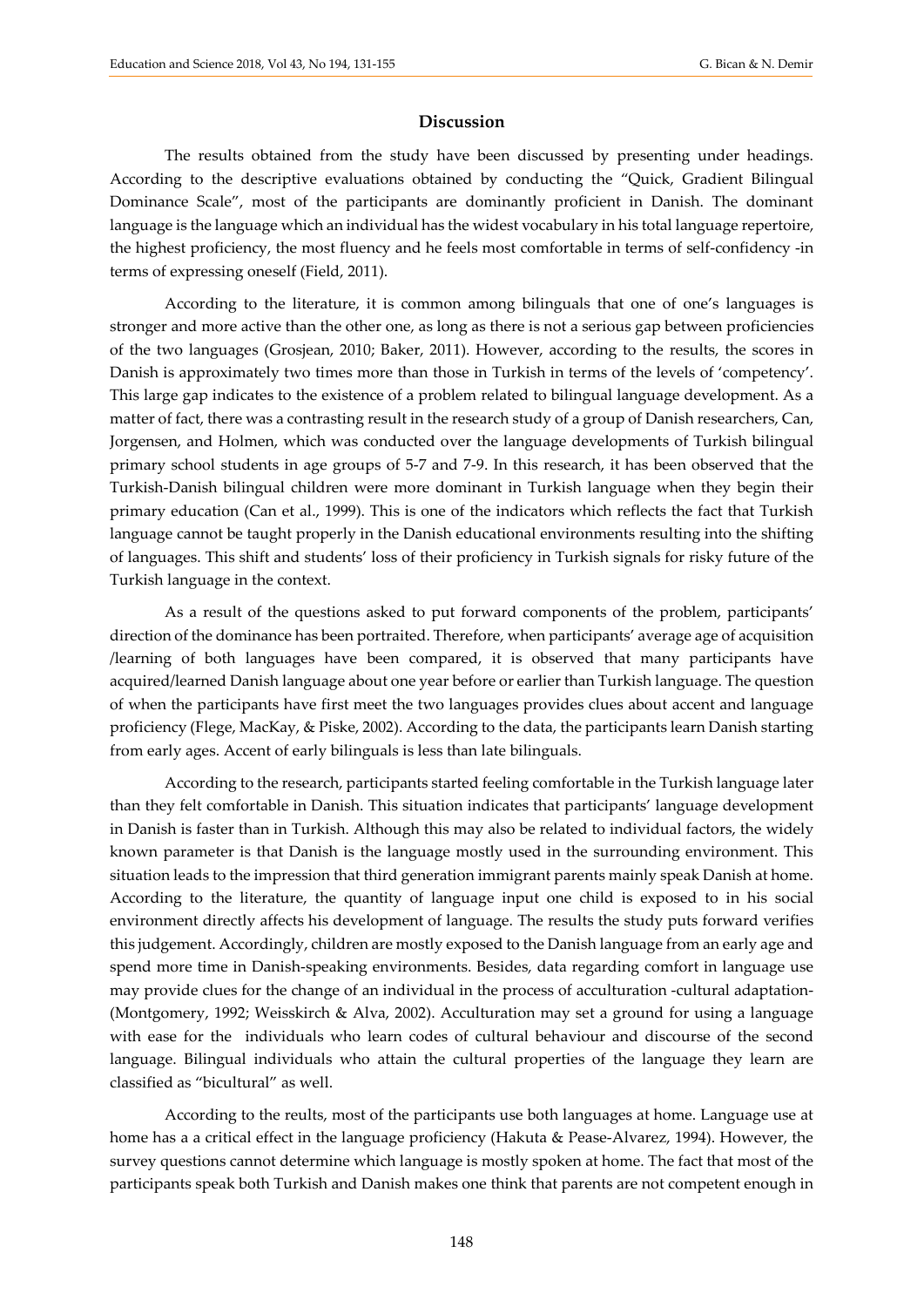Turkish or they do not display a conscious attitude. This point can be explained with the fact that Turkish parents of new generation had acquired limited knowledge of Turkish language from their own parents and that they were not given enough mother language education in educational environments which accordingly resulted in their limited competence in Turkish. Therefore, it is not possible for Turkish parents to speak only in Turkish at home because of their limited competence in the language.

It is observed that most of the participants use Danish when doing calculations in their minds. The question of which language is used in doing a mathematical calculation in mind is crucial as it provides information about the language of thinking and fluency (Rose, 1980). According to the results, the number of students who use only Turkish while doing mathematical calculations is quite limited. This state is a manifestation of how a school education provided solely in Danish effects the language of thinking. The fact that Danish is the primary teaching language may be a reason of the Turkish language becoming a deteriorating language. As a result of this, there appears a possibility of a shifting first language (mother tongue) with the second language (Baker, 2011). Disregarding of the first language/ mother tongue/ heritage language in educational environments does not comply with principle of education and human rights. Indeed, utilization of both languages of bilinguals in educational environment; and inclusion of mother tongue in courses besides of language courses are recommended by the specialists of the subject area (Bialystok, 2001; Cummins, 2015; May, 2008; Rossell & Baker, 1996) and international foundations such as UNESCO.

In the research, it has been observed that attitudes of most of the participants to the Turkish language is positive. Two thirds of the participants stated that they would prefer to speak in Turkish for the rest of their lives if they had to choose one language. Language preference provides clues for predicting superficial control over the languages (Cutler, Mehler, Norris, & Segui, 1989). As a matter of fact, most of the participants have superficial proficiency of the language.

However, although most of the participants have a positive attitude towards Turkish, the language they dominantly use is Danish. This situation may be a manifestation of the fact that the daily use of Turkish falls behind Danish and that the individuals' proficiency in Turkish cannot have enough chance to develop due to disadvantages of the current conditions. According to the literature, the positive attitude towards a language is in a key position in terms of a development of a language when the language incurs losses in individuals (Ellis, 2003). This positive attitude towards Turkish can constitute a basis for the development of balanced bilingualism with encouragement and provision of proper conditions.

When average lengths of time in which the participants received language education are compared, it has been discovered that Danish language has been taught two times more than Turkish language. Specialist who previously did research in the subject criticised this inequality and stated that the current conditions would negatively affect the bilingual development (Holmen & Jorgensen, 1998). According to literature, the quality and quantity of language education affect the language development in multiple ways. Specialists of the field refers to the necessity of a sustainable and well-planned teaching period for literacy in both languages (Hakuta, Bialystok, & Wiley, 2003). However, as the mainstream education is conducted in Danish and other language courses are taught in this language the inputs taken in both languages differ considerably. Reduction of this difference can be possible if only the number of course hours are increased; and usage areas of Turkish language are extended in educational environments in the framework of appropriate bilingual educational models.

One third of the participants has stated that they have lost fluency in Turkish. Fluency as one of the most important of three criteria discloses many clues about language dominance of individuals engaged in a process of restructuring his languages. Loss of fluency in a language may indicate a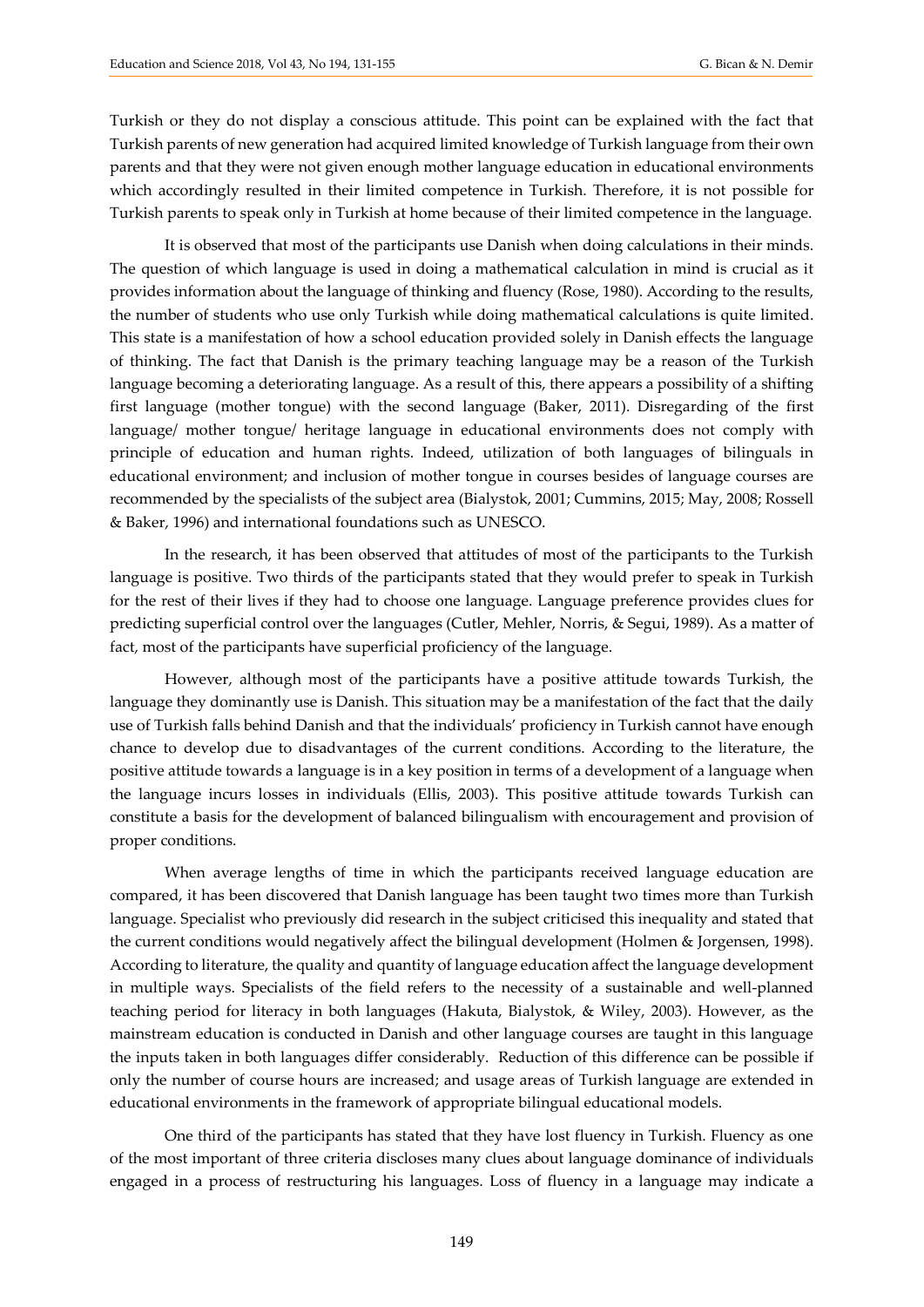decrease in the development of the first language and that restructuring takes place toward the other. Particularly immigrant bilinguals often lose some fluency in their first language while restructuring their fluency toward their second language (Grosjean, 1998). According to specialists, the loss of fluency can be explained by many factors as shifting language attitude, shifting economic class, moving away from enclaves, or widespread use of one language over the other. Individuals' use of the second language in their daily lives limits the use of first language. This situation supports the argument stating that "immigrant populations tend to fully shift from the majority language (L2) by the third generation (Pease-Alvarez & Hakuta, 1993; Tannenbaum, 2003)." Although this indicates for the loss of the mother tongue, some of bilingual individuals may establish substantial success in the newly acquired language. "Subtractive bilingualism" does not mean limited bilingualism (Cummins, 1976; as cited in Chin & Wigglesworth, 2007). In other words, individuals restructuring their languages may well acquire advanced levels in their new languages.

In the study, most of the participants have reported that they speak Turkish with an accent. According to literature, speaking more than one language is natural and widespread among bilingual speakers (Baker, 2007). There is no relation between one's knowledge of a language and his/her accent in that language (Grosjean, 2010). Whether one has an accent in a language or not mainly depends on the age of acquisition (Mackay & Flege, 2004). If one learns a language at an early age, the biggest advantage of it appears in pronunciation skills. The data about accent in the study prove that they learned/acquired Danish in earlier ages. Besides, the low percentage of those speaking Danish with an accent is a clear manifestation of this.

As the participants live in Denmark, the language they use in daily life is mainly affected by Danish language because of environmental factors. Individuals learn language of the society they live within not for that is conscious preference, but for that is a necessity (Edwards, 2006). Daily language environment –the country the participants live in- directly affect re-structuralization and second language acquisition (Flege & Lui, 2001). Language production of an individual exhibits when he uses two language competencies is analogous with the daily events he lives and the language used in the surrounding environment. According to Yağmur (2005) participated in the "Multilingual Cities Project" conducted in Brussels, Goteborg, Hamburg, Lyon, and Madrid in 2005 the language proficiencies, preferences, and choices of bilingual Turkish children varies in line with the local differences among the countries. Therefore, the fact that language preference and language dominancy may change due to local factors should be taken into consideration in the studies.

#### **Conclusion and Suggestions**

When the results of the study are generally evaluated, it has been observed that Turkish language capabilities of Turkish-Danish speaking bilingual students in Denmark are much more behind than their capabilities in Danish. In terms of development of Turkish language capabilities, existing language input and educational/environmental factors fail to provide the individuals with balanced bilingual capabilities. Besides, Turkish is acquired in later ages than Danish. The situation regarding the future of Turkish is challenging. The number of hours devoted to the Turkish language course at schools is far less than that of the Danish language, and this is not compatible with the principles of education. Bilingualism is a significant in terms of its cognitive, social, cultural, and occupational advantages. As long as language education is not provided in schools through appropriate dual language education models, Turkish-Danish speaking bilingual children may be devoid of these advantages. Regarding the future of Turkish children growing up in Denmark, it is important to enable them to develop skills both in Danish and Turkish, and also, it is equally important to pay regard to scientific studies on bilingual education.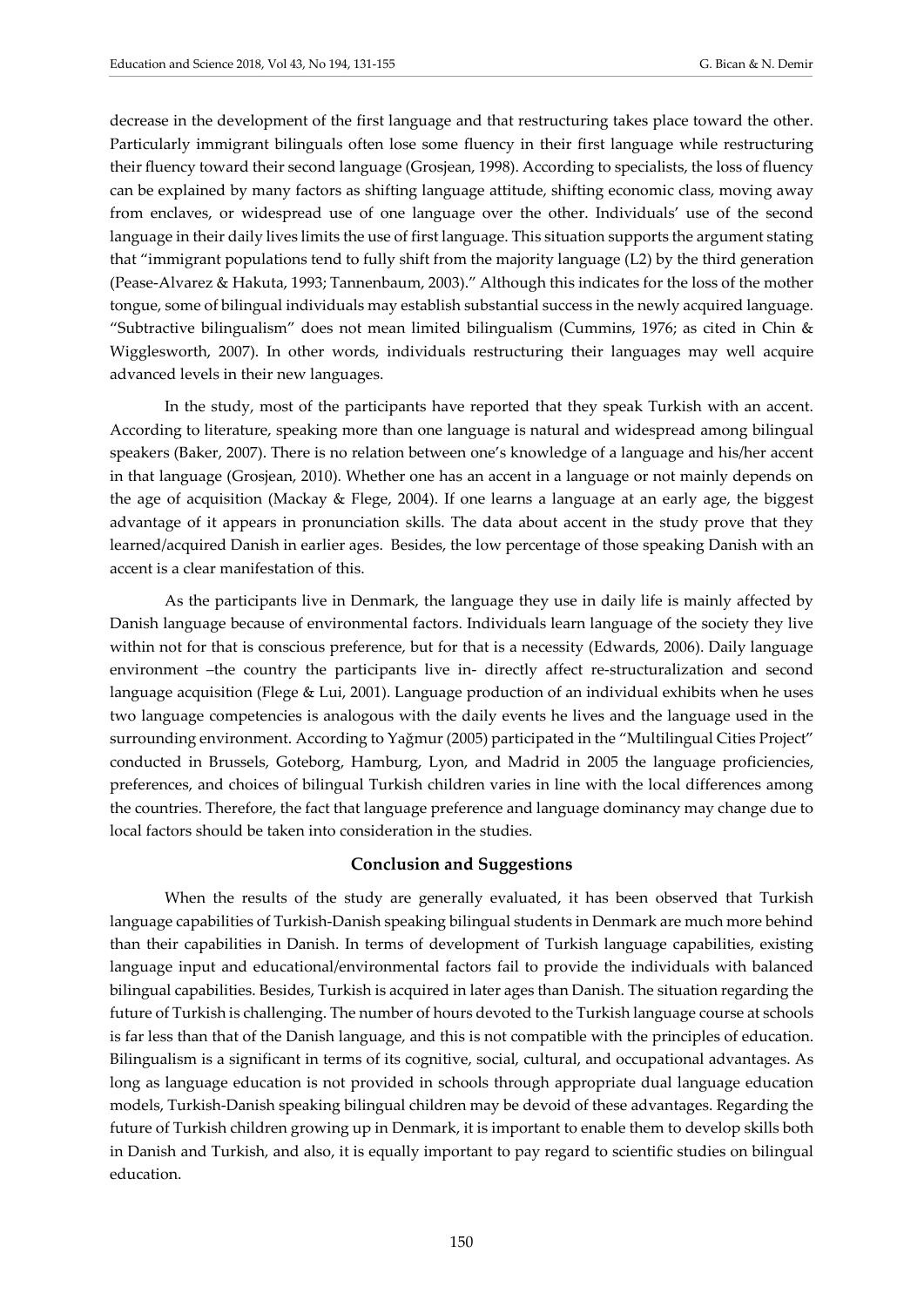It is important to raise awareness on the importance of mother tongue educational authorities and educational institutes. Turkish instructors should be informed about developments in modern language teaching, scientific studies, and methods being used. Seminars or in-service training on this subject may be organized for field practitioners in Denmark. Curricula should be such as to develop the linguistic and cultural repertoire of Turkish-Danish speaking students in order for them to take the advantages of speaking two languages. Target language skills in both languages should be taught parallel to each other. Children of our citizens living in Denmark should be taught the historical, cultural, academic, and technologic concepts used in their mother tongue, Turkish, through appropriate courses in educational environments. In order for children to be successful academically, develop compatible identities, and maintain them without giving up the heritage language and culture, a properly and correctly structured mother tongue education should be provided based on the needs of bilingual pupils and scientific studies. Bilingual education model should be devised, generalized, and sustained in accordance with Denmark's legislative regulations. Educational environments should be arranged in structure and content on the basis of bilingualism and appropriate to the related scientific developments.

Families should be made conscious about bilingualism and the importance of their mother tongue. Students should be encouraged to attend mother tongue courses and bilingual education programs. Mother tongue teaching should be supported by school managements. Parents should prefer schools which offer bilingual education. Bilingual course materials should be improved, bilingualism should be promoted. Turkish literature and bilingual works of literature, theatre, and similar cultural activities should be promoted as well.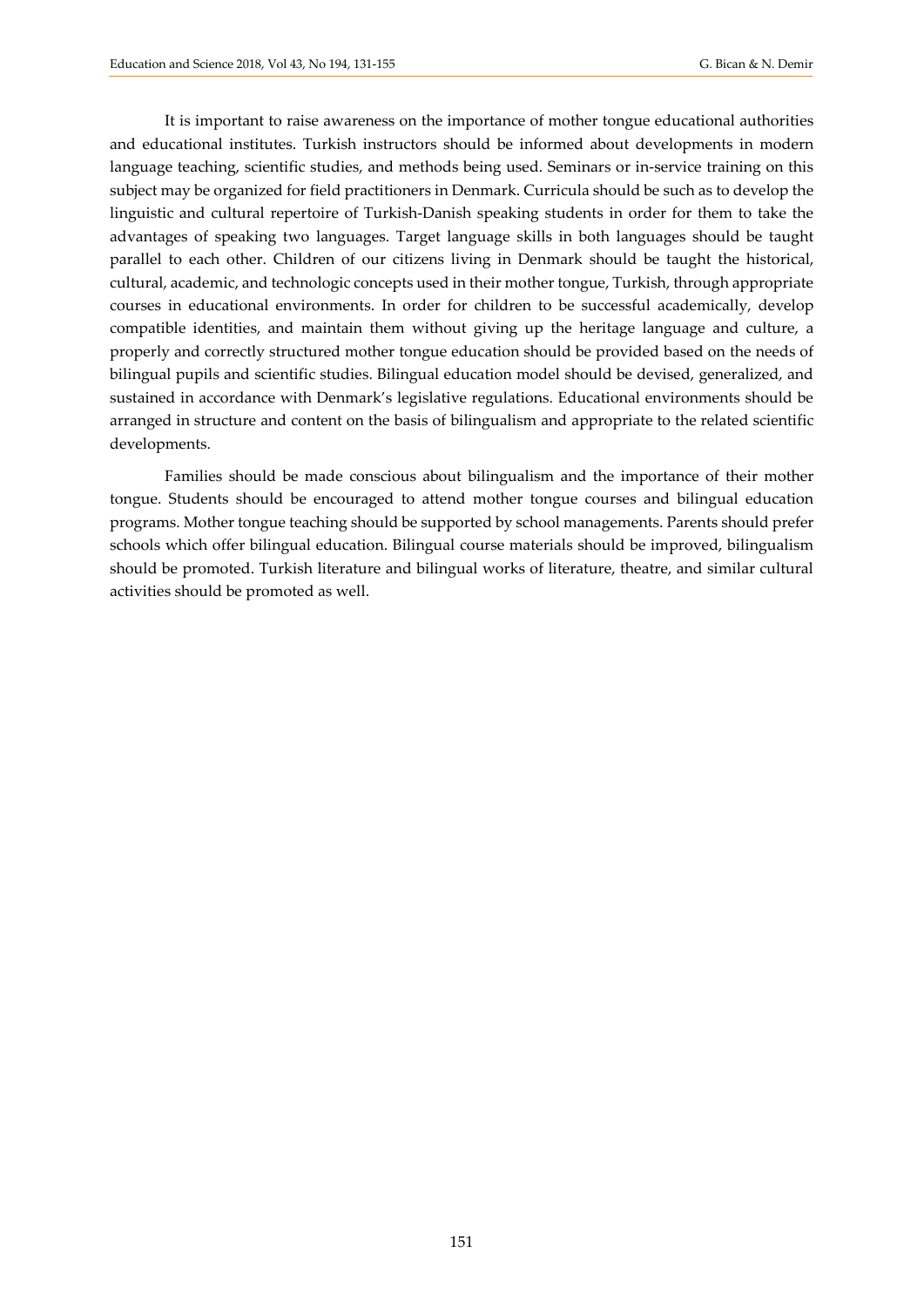#### **References**

- Baker, C. (2007). *A parents' and teachers' guide to bilingualism* (3th ed.). Clevedon: Multilingual Matters.
- Baker, C. (2011). *Foundations of bilingual education* (5th ed.). Bristol, New York, Ontario: Multilingual Matters.
- Bialystok, E. (2001). *Bilingualism in development: Language, literacy and cognition*. New York, ABD: Cambridge University Press.
- Bican, G . (2017). İki dilliliğin tanımlanması: Kuramsal tartışmalar ve güncel dilbilimsel yaklaşımlar. *Ana Dili Eğitimi Dergisi*, *5*(2), 353-366.
- Boisen, I. (1962). *Asırlar boyunca Türkiye ve Danimarka* (Turkey and Denmark for Centuries). Copenhagen: Kampsax Müşavir Mühendislik Firması.
- Can, M., Jorgensen, J. N., & Holmen, A. (1999). Second language cocenpt of Turkish first level students in Denmark. *Türk Dili*, 566, 91-102.
- Chin, N. B., & Wigglesworth, G. (2007). *Bilingualism: An advanced reource book.* Oxon: Routledge Applied Linguistics.
- Cummins, J. (2015). Intercultural education and academic achievement: A framework for school-based policies in multilingual schools. *Intercultural Education*, *26*(6), 455-468. doi:10.1080/14675986.2015.1103539
- Cutler, A., Mehler, J., Norris, D., & Segui, J. (1989). Limits on bilingualism. *Nature*, *340*, 229-230.
- Daller, M. H., Yıldız, C., Nivja, H. D., Kan, S., & Başbağı, R. (2011). Language dominance in Turkish-German bilinguals: Methodogical aspects of measurements in structurally different languages. *International Journal of Bilingualism*, *15*(2), 215-236. Retrieved from <http://ijb.sagepub.com/content/15/2/215>
- Dunn, A., & Fox Tree, J. (2009). A quick, gradient bilingual dominance scale. *Bilingualism: Language and Cognition*, *3*(12), 273-289.
- Edwards, J. (2006). Foundations of bilingualism. In T. K. Bhatia, & W. C. Ritchie (Eds.), The handbook of bilingualism (pp. 7-31). John Wiley& Sons.
- Ellis, R. (2003). *The study of second language acquisition*. Oxford, England: Oxford University Press.
- Fabrigar, L. R., Wegener, D. T., MacCallum, R. C., & Strahan, E. J. (1999). Evaluating the use of Exploratory Factor Analysis in psychological research. *Psychological Methods*, *4*, 272-299.
- Field, F. W. (2011). *Key concepts in bilingualism*. New York: Palgrave Macmillan.
- Flege, J. E., & Liu, S. (2001). The effect of experience on adults' acquisition of a second language. *Studies in Second Language Acquisition*, *23*, 527-552.
- Flege, J. E., MacKay, I. R. A., & Piske, T. (2002). Assessing bilingual dominance. *Applied Psycholinguistics*, *23*, 567-598.
- Grosjean, F. (1998). Studying bilinguals: Methodological and conceptual issues. *Bilingualism: Language and Cognition*, *1*, 131-149.
- Grosjean, F. (2002). An interview with François Grosjean. *The Bilingual Family Newsletter, 19*(4). Retrieved from http://www.multilingualmatters.com/pdf/bilingual\_family/BFN%2019-4.pdf
- Grosjean, F. (2008). *Studying bilinguals.* Oxford: Oxford University Press.
- Grosjean, F. (2010). *Bilingual life and reality*. USA: Harvard University Press.
- Grosjean, F., & Li, P. (2013). *The Psycholinguistics of Bilingualism*. Oxford: Wiley Blackwell.
- Hakuta, K., & Pease-Alvarez, L. (1994). Proficiency, choice and attitudes in bilingual Mexican-American children. In G. Extra, & L. Verhoeven (Eds.), *The cross-linguistic study of bilingual development* (pp. 145-164). Amsterdam: Royal Netherlands Academy of Arts and Sciences & North-Holland.
- Hakuta, K., Bialystok, E., & Wiley, E. (2003). Critical evidence: A test of the critical-period hypothesis for second-language acquisition. *Psychological Science*, *14*(1), 31-38.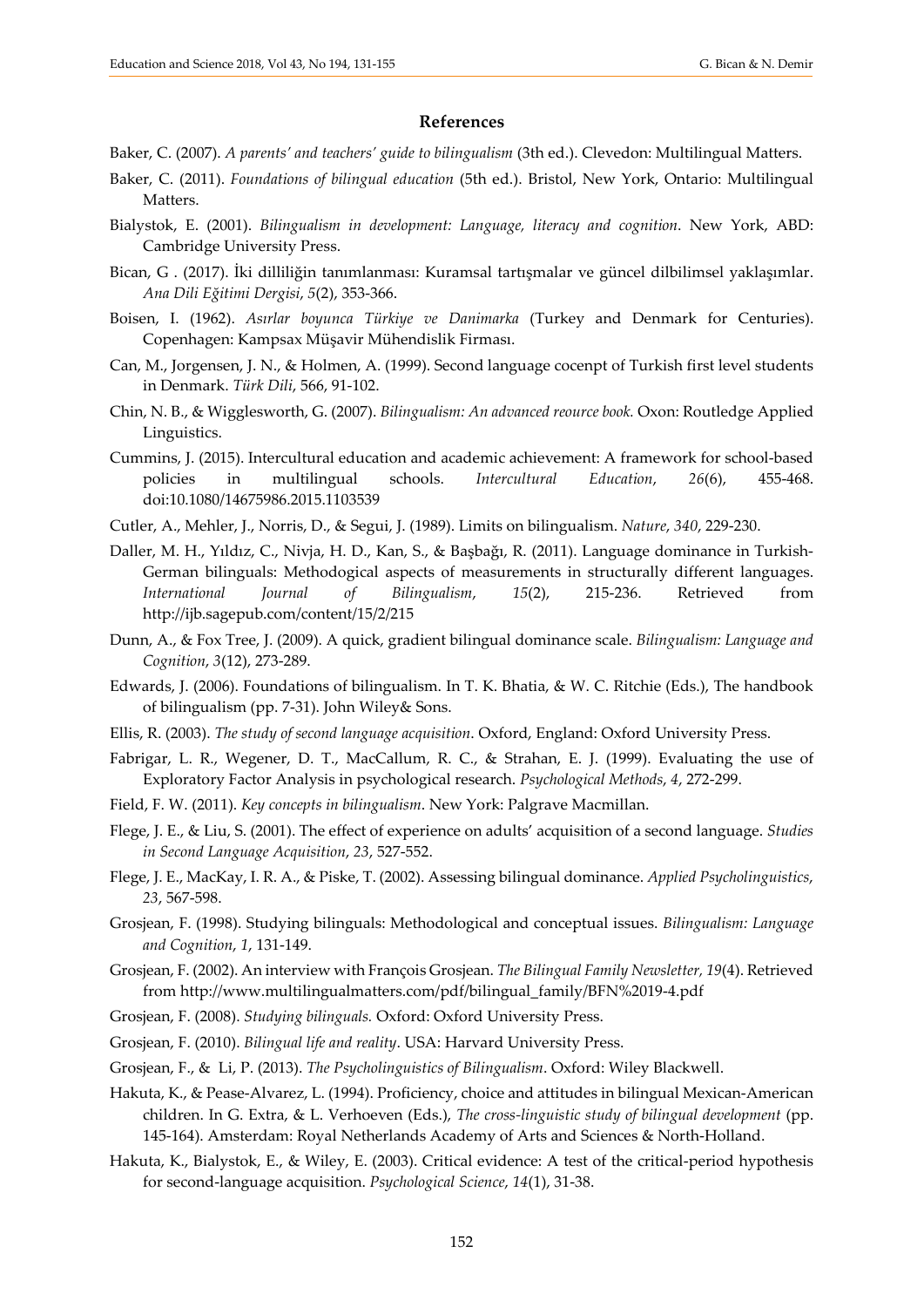Hamers, J. F., & Blanc, M. H. (2000). *Biliguality and bilingualism.* Cambridge: Cambridge University Press.

- Holmen, A., & Jorgensen, N. (1998). Teaching majority and minority mother tongues in Denmark. In W. Tulasiewicz, & A. Adams (Eds.), *Teaching the mother tongue in a multilingual Europe* (pp. 153-162). London: Cassel.
- Karasar, N. (2012). *Bilimsel araştırma yöntemi* [Scientific Research Method]. Ankara: Nobel.
- Kline, P. (1993). *An easy guide to factor analysis*. London: Routledge.
- Kozanoğlu, Z. (2006). *Yüzyıllar boyunca Türkiye ve Danimarka*. Ankara: Alp.
- Krashen, S. (2013). Second language acqusition: Theory, applications, some conjectures. Mexico: Cambridge University Press.
- Mackay, I. R. A., & Flege, J. E. (2004). Effects of the age of second language learning on the duration of first and second language sentences: The role of suppression. *Applied Psycholinguistics*, *25*, 373-396.
- May, S. (2008). Bilingual/Immersion education: What the research tells us. In J. Cummins, & Hornberger, N. H. (Eds.), *Encyclopedia of language and education* (2nd ed., pp. 19-34): Springer Science+Business Media LLC.
- Montgomery, G. T. (1992). Comfort with acculturation status among students from south Texas. *Hispanic Journal of Behavioral Sciences*, *14*, 201-223.
- Pease-Alvarez, L., & Hakuta, K. (1993). Perspectives on language maintenance and shift on Mexicanorigin students. In P. Phelan, & A. L. Davidson (Eds.), *Renegotiating cultural diversity in American schools* (pp. 89-107). New York: Teachers College Press.
- Rose, R. G. (1980). Second language performance and language of thought. *The Journal of General Psychology*, *103*, 245-250.
- Rossell, C., & Baker, K. (1996). The Educational Effectiveness of Bilingual Education. *Research in the Teaching of English*, *30*(1), 7-74.
- Tannenbaum, M. (2003). The multifaceted aspects of language maintenance: A new measure for its assessment in immigrant families. *International Journal of Education and Bilingualism*, 6, 374-393.
- Temel, M. (2007). Relationships of Turkey and Denmark in 18th-20th Centuries. *Tarih İncelemeleri Dergisi*, *22*(1), 117-172.
- Treffers-Daller, J. (2011). Operationalizing and measuring language dominance. *International Journal of Bilingualism*, *15*(2), 147-163. Retrieved from http://ijb.sagepub.com/content/15/2/147
- UNESCO. (2003). *Education in a Multilingual World.* Paris, France: United Nations Educational, Scientific and Cultural Organization. Retrieved from http://unesdoc.unesco.org/images/0012/001297/129728e.pdf
- Weisskirch, R. S., & Alva, S. A. (2002). Language brokering and the acculturation of Latino children. *Hispanic Journal of Behavioral Sciences*, *24*, 369-378.
- Yağmur, K. (2005). First language dominance and language shift of Turkish youngsters in western Europe. *Turkic Languages*, *9*(2), 262-280.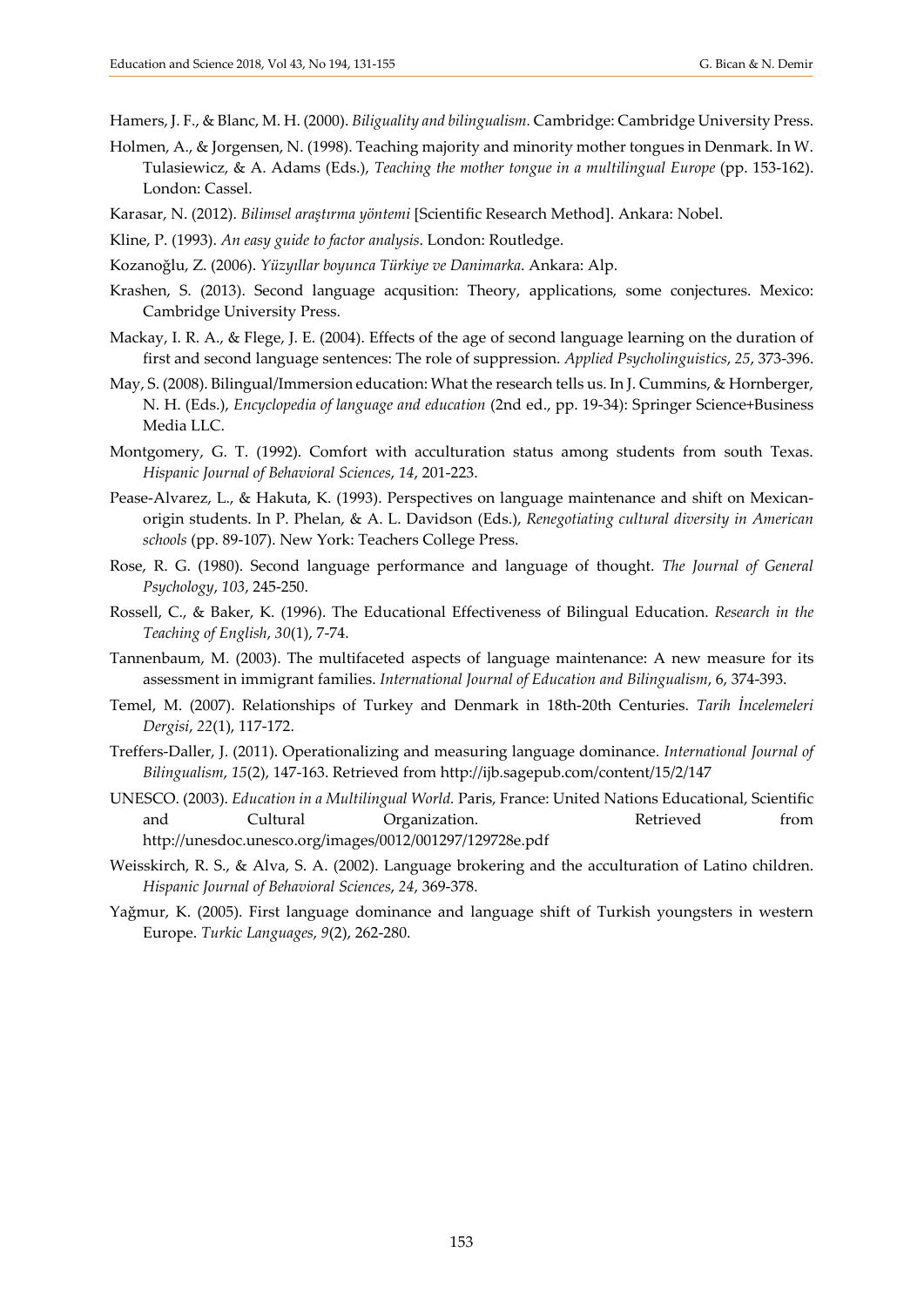# **Appendix 1. Dominant Bilingualism Measurement Score**

**SORU** 1. Türkçeyi ilk olarak hangi yaşta öğrendiniz?



**SORU** 2. Dancayı ilk olarak hangi yaşta öğrendiniz?



Puanlama: 0-5 yaş: +5 6-9 yaş: +3 10-15 yaş: +1 16 yaş ve üzeri: 0

**SORU** 3. Türkçeyi hangi yaşta rahat konuşmaya başladınız? ( Eğer henüz rahat konuşamıyorsanız 'henüz değil' yazınız).



**SORU** 4. Dancayı hangi yaşta rahat konuşmaya başladınız? ( Eğer henüz rahat konuşamıyorsanız 'henüz değil' yazınız).



Puanlama: 0-5 yaş: +5 6-9 yaş: +3 10-15 yaş: +1 16 yaş ve üzeri: 0 Henüz değil: 0

**SORU** 5. Evde en çok hangi dili kullanıyorsunuz?

| Türkçe | Danca | Her ikisi |
|--------|-------|-----------|
|        |       |           |

Puanlama: Hangi dil seçildiyse sadece o dile: +5

'Her ikisi' seçeneği seçildiyse her iki dile de: +3

**SORU 6**. Aklınızdan matematik işlemleri yaparken (örneğin 243x5'i çarparken) sayıları hangi dille hesaplarsınız?

| Türkçe | Danca | Her ikisi |
|--------|-------|-----------|
|--------|-------|-----------|

Puanlama: Seçilen dile: +3

'Her ikisi' seçeneği işaretliyse ikisine de: 0